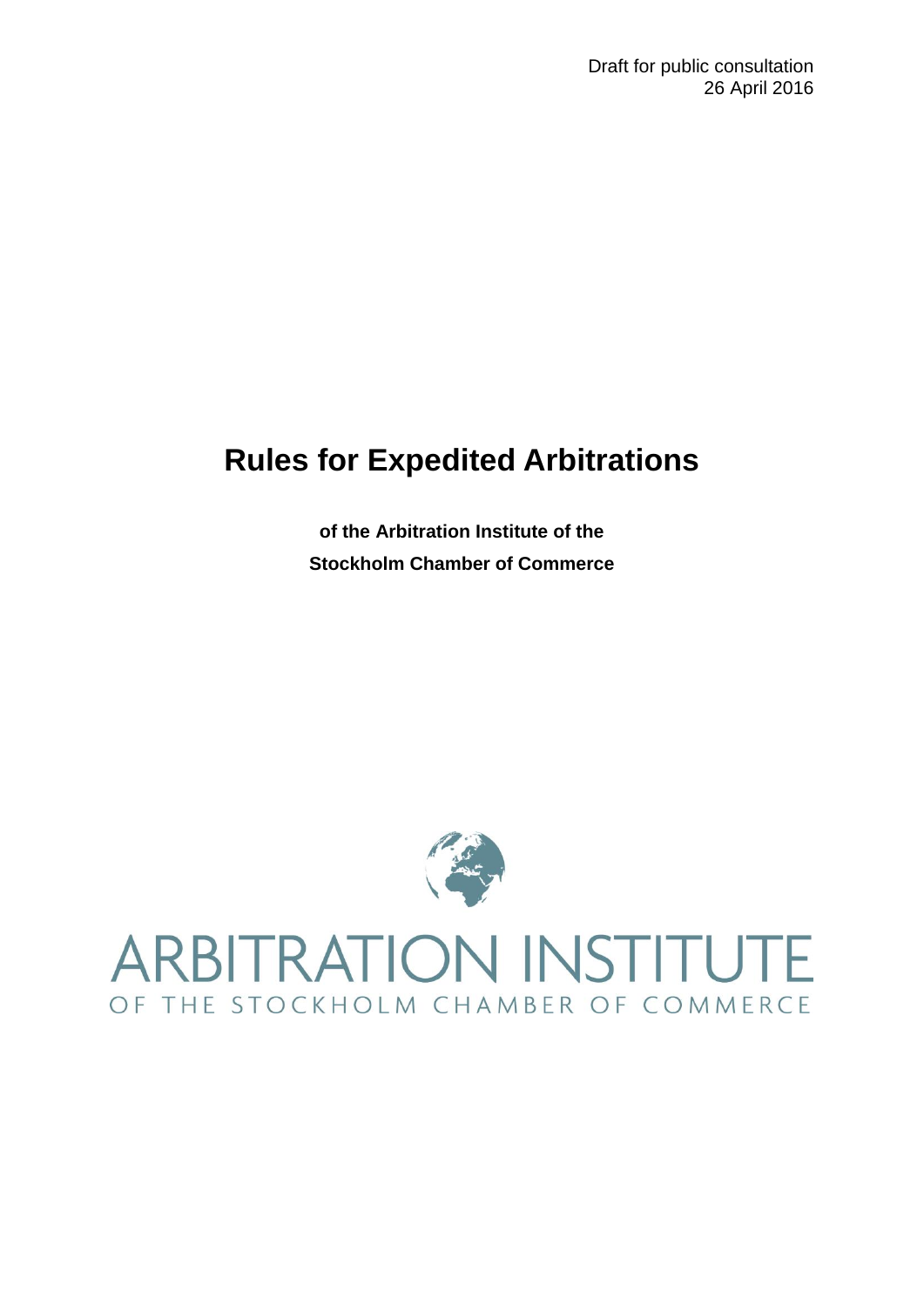# **MODEL ARBITRATION CLAUSE**

Any dispute, controversy or claim arising out of or in connection with this contract, or the breach, termination or invalidity thereof, shall be finally settled by arbitration in accordance with the Rules for Expedited Arbitrations of the Arbitration Institute of the Stockholm Chamber of Commerce.

*Recommended additions:*

The seat of arbitration shall be […].

The language to be used in the arbitral proceedings shall be […]. This contract shall be governed by the substantive law of […]..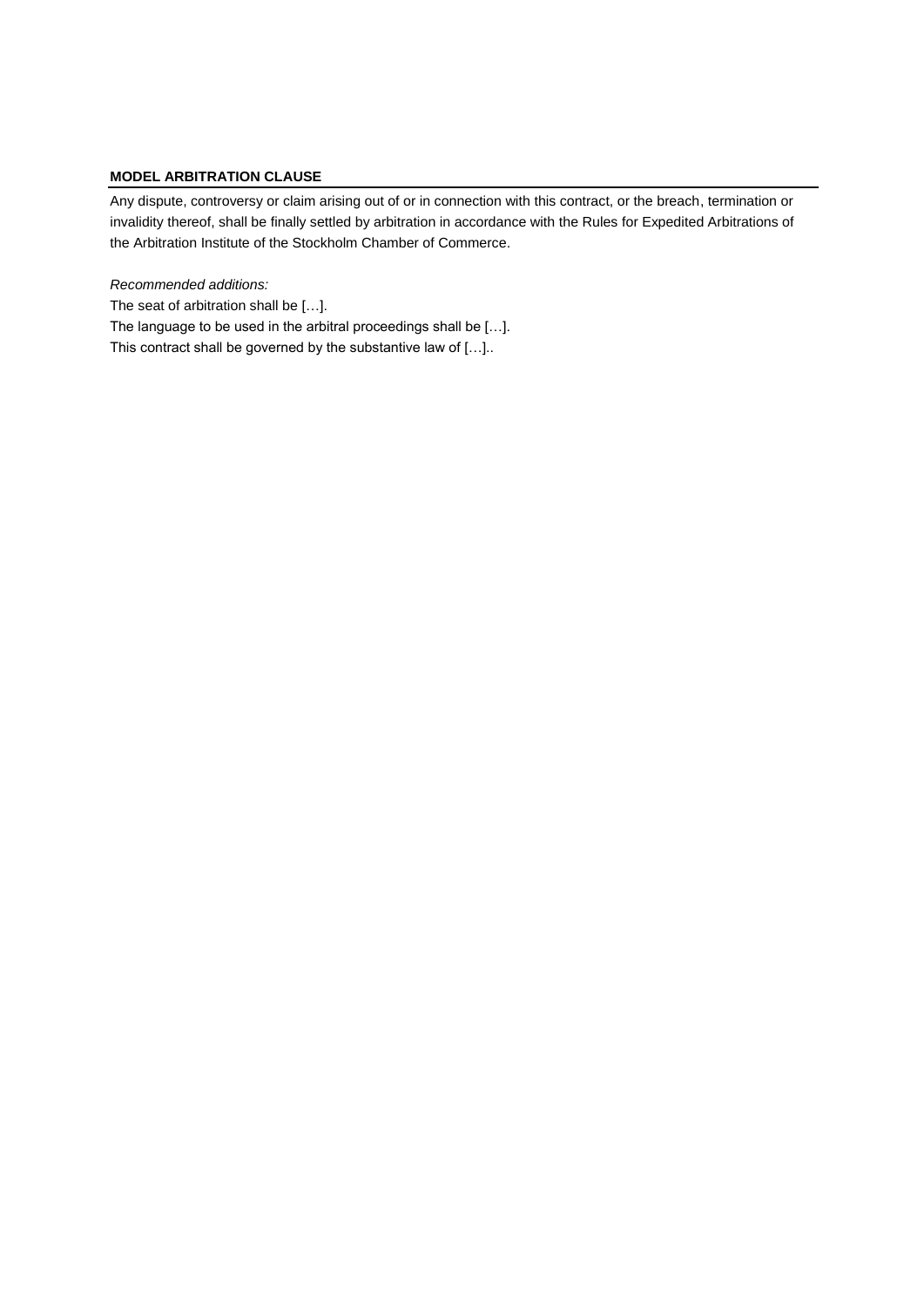# **RULES FOR EXPEDITED ARBITRATIONS OF THE**

# **ARBITRATION INSTITUTE OF THE**

# **STOCKHOLM CHAMBER OF COMMERCE**

Adopted by the Stockholm Chamber of Commerce and in force as of 1 January 2017

Under any arbitration agreement referring to the Rules for Expedited Arbitrations of the Arbitration Institute of the Stockholm Chamber of Commerce (the "Rules for Expedited Arbitrations") the parties shall be deemed to have agreed that the following rules, or such amended rules, in force on the date of the commencement of the arbitration, or the filing of an application for the appointment of an Emergency Arbitrator, shall be applied unless otherwise agreed by the parties.

*The English text prevails over other language versions*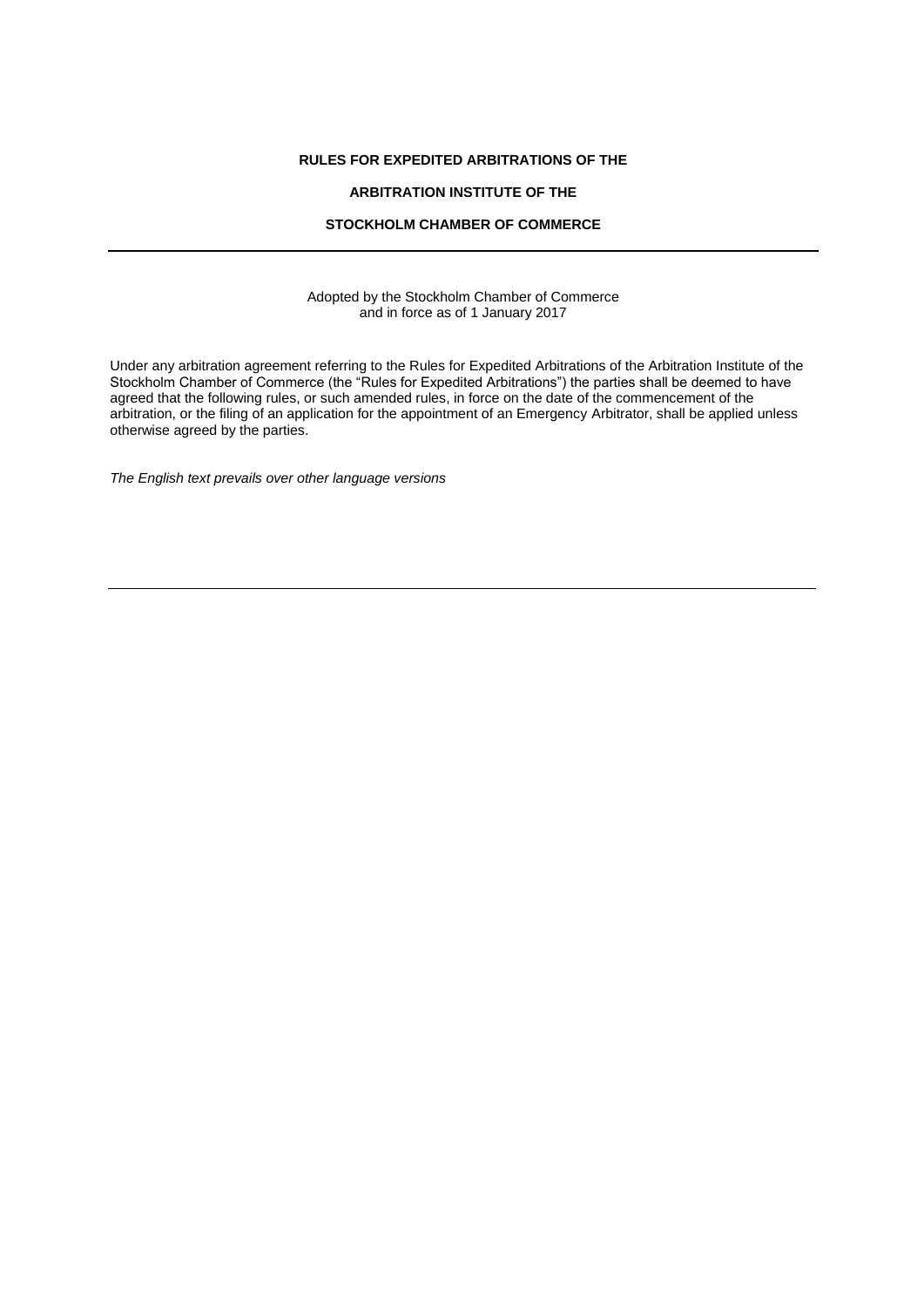# **Table of Contents**

# **RULES FOR EXPEDITED ARBITRATIONS OF THE ARBITRATION INSTITUTE OF THE STOCKHOLM CHAMBER OF COMMERCE**

# **Arbitration Institute of the Stockholm Chamber of Commerce**

Article 1 About the SCC

# **General rules**

| Article 2<br>Article 3 | General conduct of the participants to the arbitration<br>Confidentiality |
|------------------------|---------------------------------------------------------------------------|
| Article 4              | Time periods                                                              |
| Article 5              | <b>Notices</b>                                                            |
|                        |                                                                           |

# **Commencement of proceedings**

- Article 7 Registration Fee
- Article 8 Commencement of arbitration
- Article 9 Answer<br>Article 10 Reques
- Request for further details
- Article 11 Agreement on the application of the Arbitration Rules<br>Article 12 Decisions by the Board
- Article 12 Decisions by the Board<br>Article 13 Dismissal
- Dismissal
- Article 14 Joinder of additional parties
- Article 15 Multiple contracts in a single arbitration<br>Article 16 Consolidation of arbitrations
- Consolidation of arbitrations

#### **The Arbitrator**

| Article 17 | Number of arbitrators         |
|------------|-------------------------------|
| Article 18 | Appointment of Arbitrator     |
| Article 19 | Impartiality and independence |
| Article 20 | Challenge to Arbitrator       |
| Article 21 | Release from appointment      |
| Article 22 | Replacement of Arbitrator     |
|            |                               |

# **The proceedings before the Arbitrator**

| Article 23 | Referral to the Arbitrator                 |
|------------|--------------------------------------------|
| Article 24 | Conduct of the arbitration                 |
| Article 25 | Administrative secretary of the Arbitrator |
| Article 26 | Seat of arbitration                        |
| Article 27 | Language                                   |
| Article 28 | Applicable law                             |
| Article 29 | Case management conference and timetable   |
| Article 30 | Written submissions                        |
| Article 31 | Amendments                                 |
| Article 32 | Evidence                                   |
| Article 33 | Hearings                                   |
| Article 34 | Witnesses                                  |
| Article 35 | Experts appointed by the Arbitrator        |
| Article 36 | Default                                    |
| Article 37 | Waiver                                     |
| Article 38 | Interim measures                           |
| Article 39 | Security for costs                         |
| Article 40 | Summary procedure                          |
| Article 41 | Communications from the Arbitrator         |
| Article 42 | Close of proceedings                       |
|            |                                            |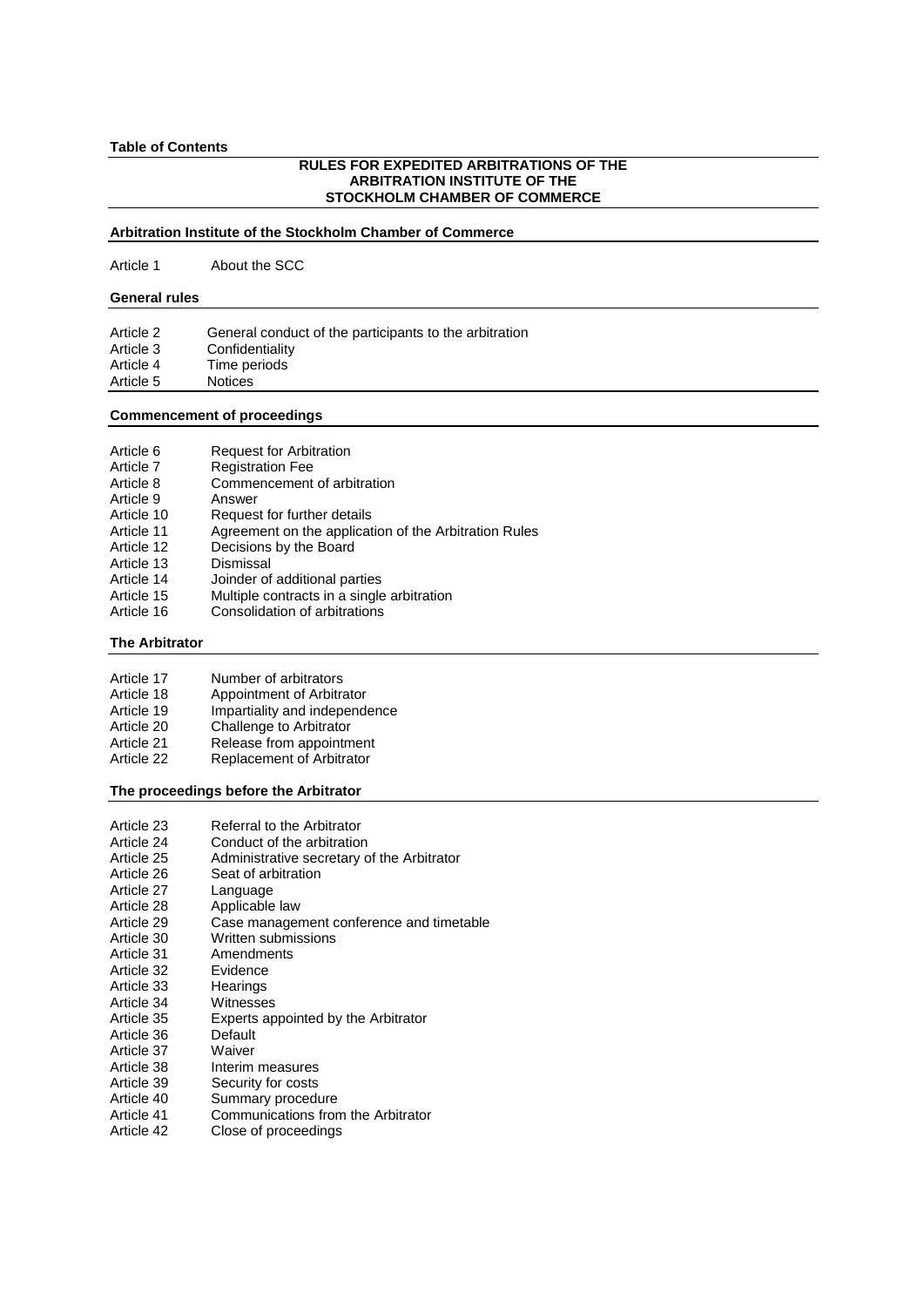# **Awards and decisions**

| Making of awards                                               |
|----------------------------------------------------------------|
| Time limit for final award                                     |
| Separate award                                                 |
| Settlement or other grounds for termination of the arbitration |
| Effect of an award                                             |
| Correction and interpretation of an award                      |
| Additional award                                               |
|                                                                |

# **Costs of the Arbitration**

| Article 50 | Costs of the Arbitration  |
|------------|---------------------------|
| Article 51 | Costs incurred by a party |
| Article 52 | Advance on Costs          |

## **Miscellaneous**

Article 53 Exclusion of liability

#### **APPENDIX I – ORGANISATION**

| Article 1 | About the SCC                    |
|-----------|----------------------------------|
| Article 2 | Function of the SCC              |
| Article 3 | The Board                        |
| Article 4 | Appointment of the Board         |
| Article 5 | Removal of a member of the Board |
| Article 6 | <b>Function of the Board</b>     |
| Article 7 | Decisions by the Board           |
| Article 8 | The Secretariat                  |
| Article 9 | Procedures                       |

# **APPENDIX II – EMERGENCY ARBITRATOR**

| Article 1 | <b>Emergency Arbitrator</b> |
|-----------|-----------------------------|
|-----------|-----------------------------|

- Article 2 Application for the appointment of an Emergency Arbitrator<br>Article 3 Notice
- Article 3<br>Article 4
- Article 4 Appointment of the Emergency Arbitrator<br>Article 5 Seat of the emergency proceedings
- Article 5 Seat of the emergency proceedings<br>Article 6 Referral to the Emergency Arbitrator
- Article 6 Referral to the Emergency Arbitrator<br>Article 7 Conduct of the emergency proceedin
- 
- Article 7 Conduct of the emergency proceedings<br>Article 8 Emergency decisions on interim measure Article 8 Emergency decisions on interim measures<br>Article 9 Binding effect of emergency decisions
- 
- Article 9 Binding effect of emergency decisions<br>Article 10 Costs of the emergency proceedings Costs of the emergency proceedings

# **APPENDIX III – SCHEDULE OF COSTS**

# **Arbitration Costs**

| Article 1 | <b>Registration Fee</b> |
|-----------|-------------------------|
| Article 2 | Fee of the Arbitrator   |
| Article 3 | Administrative Fee      |
| Article 4 | Expenses                |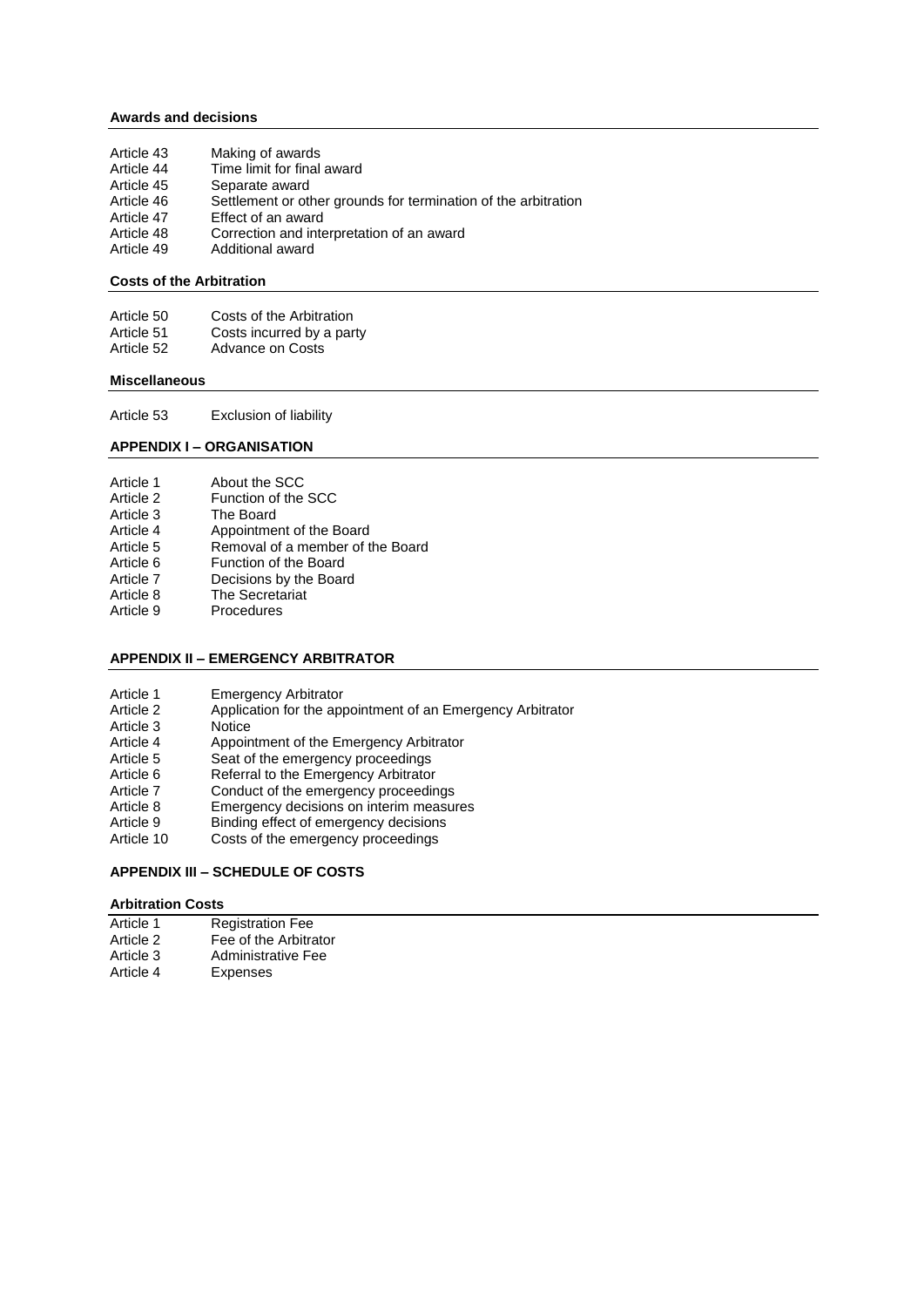# **RULES FOR EXPEDITED ARBITRATIONS OF THE ARBITRATION INSTITUTE OF THE STOCKHOLM CHAMBER OF COMMERCE**

# **Arbitration Institute of the Stockholm Chamber of Commerce**

# **Article 1 About the SCC**

The Arbitration Institute of the Stockholm Chamber of Commerce (the "SCC") is the body responsible for the administration of disputes in accordance with the "SCC Rules"; the Arbitration Rules of the Arbitration Institute of the Stockholm Chamber of Commerce (the "Arbitration Rules") and the Rules for Expedited Arbitrations of the Stockholm Chamber of Commerce (the "Rules for Expedited Arbitrations"), and other procedures or rules agreed upon by the parties. The SCC is composed of a board of directors (the "Board") and a secretariat (the "Secretariat"). Detailed provisions regarding the organisation of the SCC are set out in Appendix I.

# **General Rules**

# **Article 2 General conduct of the participants to the arbitration**

- (1) Throughout the proceedings, the SCC, the Arbitrator and the parties shall act in an efficient and expeditious manner.
- (2) In all matters not expressly provided for in these Rules, the SCC, the Arbitrator and the parties shall act in the spirit of these Rules and shall make every reasonable effort to ensure that any award is legally enforceable.

# **Article 3 Confidentiality**

Unless otherwise agreed by the parties, the SCC, the Arbitrator and any administrative secretary of the Arbitrator shall maintain the confidentiality of the arbitration and the award.

### **Article 4 Time periods**

The Board may, on application by either party or on its own motion, extend any time period set for a party to comply with a particular direction.

# **Article 5 Notices**

- (1) Any notice or other communication from the Secretariat or the Board shall be delivered to the last known address of the addressee.
- (2) Any notice or other communication shall be delivered by courier or registered mail, facsimile, e-mail or any other means that records the sending of the communication.
- (3) A notice or communication sent in accordance with paragraph (2) shall be deemed to have been received by the addressee on the date it would normally have been received given the means of communication used.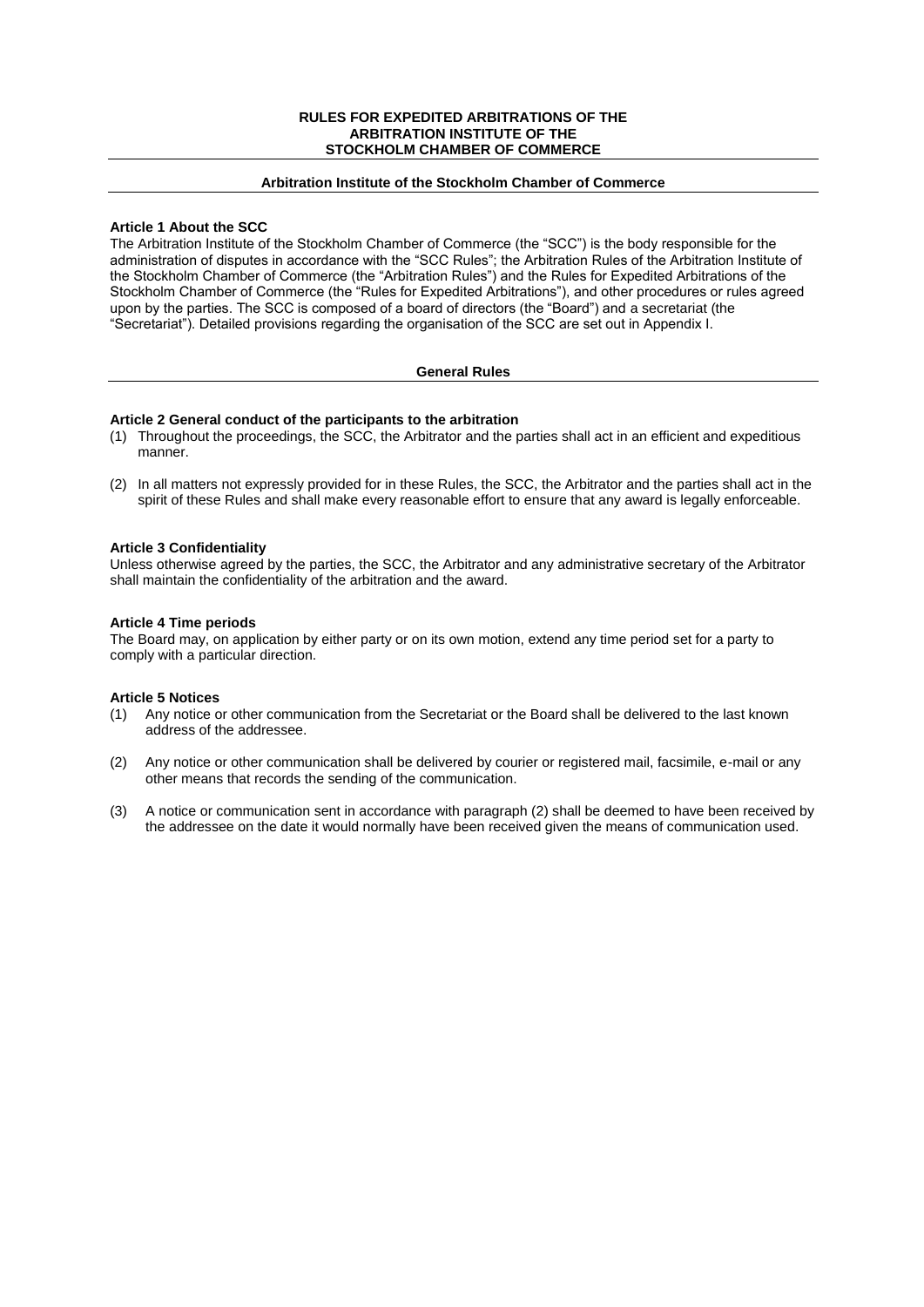# **Commencement of proceedings**

# **Article 6 Request for Arbitration**

The Request for Arbitration, which also constitutes the Statement of Claim, shall include:

- (i) a statement of the names, addresses, telephone and facsimile numbers and e-mail addresses of the parties and their counsel;
- (ii) the specific relief sought;
- (iii) the factual and legal basis the Claimant relies on;
- $(iv)$  any evidence the Claimant relies on;<br> $(v)$  a copy or description of the arbitration
- a copy or description of the arbitration agreement or clause under which the dispute is to be settled;
- (vi) comments on the seat of arbitration; and
- (vii) any request for consolidation pursuant to Article 16.

# **Article 7 Registration Fee**

- (1) Upon filing the Request for Arbitration, the Claimant shall pay a Registration Fee. The amount of the Registration Fee shall be determined in accordance with the Schedule of Costs (Appendix III) in force on the date the Request for Arbitration is filed.
- (2) If the Registration Fee is not paid upon filing the Request for Arbitration, the Secretariat shall set a time period within which the Claimant shall pay the Registration Fee. If the Registration Fee is not paid within this time period, the Secretariat shall dismiss the Request for Arbitration.

# **Article 8 Commencement of arbitration**

Arbitration commences on the date the SCC receives the Request for Arbitration.

# **Article 9 Answer**

- (1) The Secretariat shall send a copy of the Request for Arbitration and any attached documents to the Respondent. The Secretariat shall set a time period within which the Respondent shall submit an Answer to the SCC. The Answer, which also constitutes the Statement of Defence, shall include:
	- (i) any objections concerning the existence, validity or applicability of the arbitration agreement; failure to object shall preclude the Respondent from raising such objections at a later stage of the proceedings;
	- (ii) a statement whether, and to what extent, the Respondent admits or denies the relief sought by the Claimant;
	- (iii) the factual and legal basis the Respondent relies on;
	- (iv) any counterclaim or set-off and the grounds on which it is based;
	- (v) any evidence the Respondent relies on;
	- (vi) comments on the seat of arbitration; and<br>(vii) any request for consolidation pursuant to
	- any request for consolidation pursuant to Article 16.
- (2) The Secretariat shall send a copy of the Answer to the Claimant. The Claimant may be given an opportunity to submit comments on the Answer, having regard to the circumstances of the case.
- (3) Failure by the Respondent to submit an Answer shall not prevent the arbitration from proceeding.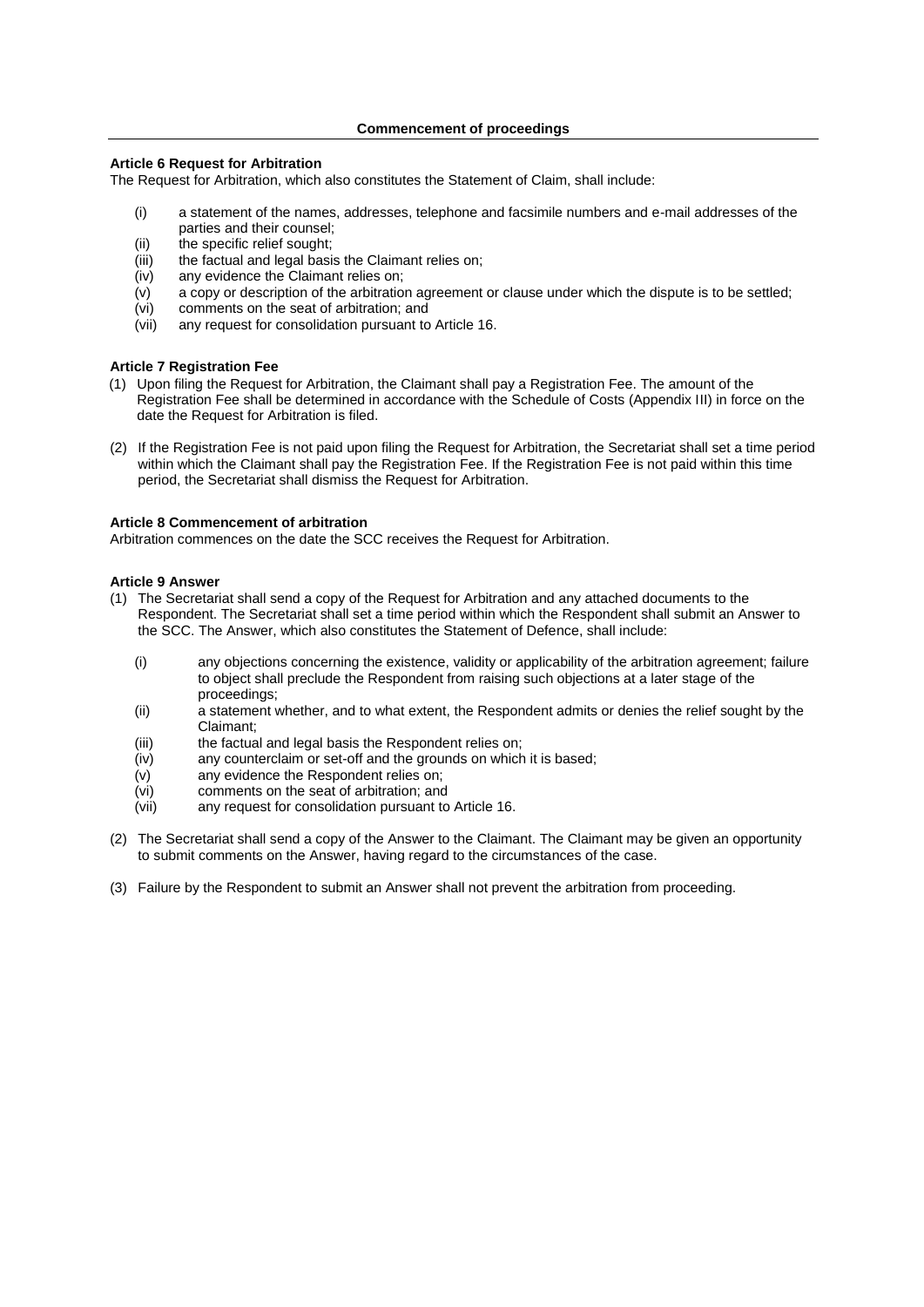### **Article 10 Request for further details**

- (1) The Board may request further details from either party regarding any of their written submissions to the SCC.
- (2) If the Claimant fails to comply with a request for further details, the Board may dismiss the case.
- (3) If the Respondent fails to comply with a request for further details regarding its counterclaim or set-off, the Board may dismiss the counterclaim or set-off.
- (4) Failure by the Respondent to otherwise comply with a request for further details shall not prevent the arbitration from proceeding.

# **Article 11 Agreement on the application of the Arbitration Rules**

After receiving the Answer, and prior to the appointment of the Arbitrator, the SCC may invite the parties to agree to apply the Arbitration Rules with either a sole or three arbitrator(s), having regard to the complexity of the case, the amount in dispute and any other relevant circumstances.

# **Article 12 Decisions by the Board**

When necessary the Board shall:

- (i) decide whether the SCC manifestly lacks jurisdiction over the dispute pursuant to Article 13 (i);
- (ii) decide whether to consolidate cases pursuant to Article 16;
- (iii) make any appointment of arbitrator pursuant to Article 18;
- (iv) decide the seat of arbitration pursuant to Article 26;
- $(v)$  determine the Advance on Costs pursuant to Article 52; and  $(vi)$  take other decisions under these Rules.
- take other decisions under these Rules.

# **Article 13 Dismissal**

The Board shall dismiss a case, in whole or in part, if:

- (i) the SCC manifestly lacks jurisdiction over the dispute; or<br>(ii) the Advance on Costs is not paid pursuant to Article 52.
- the Advance on Costs is not paid pursuant to Article 52.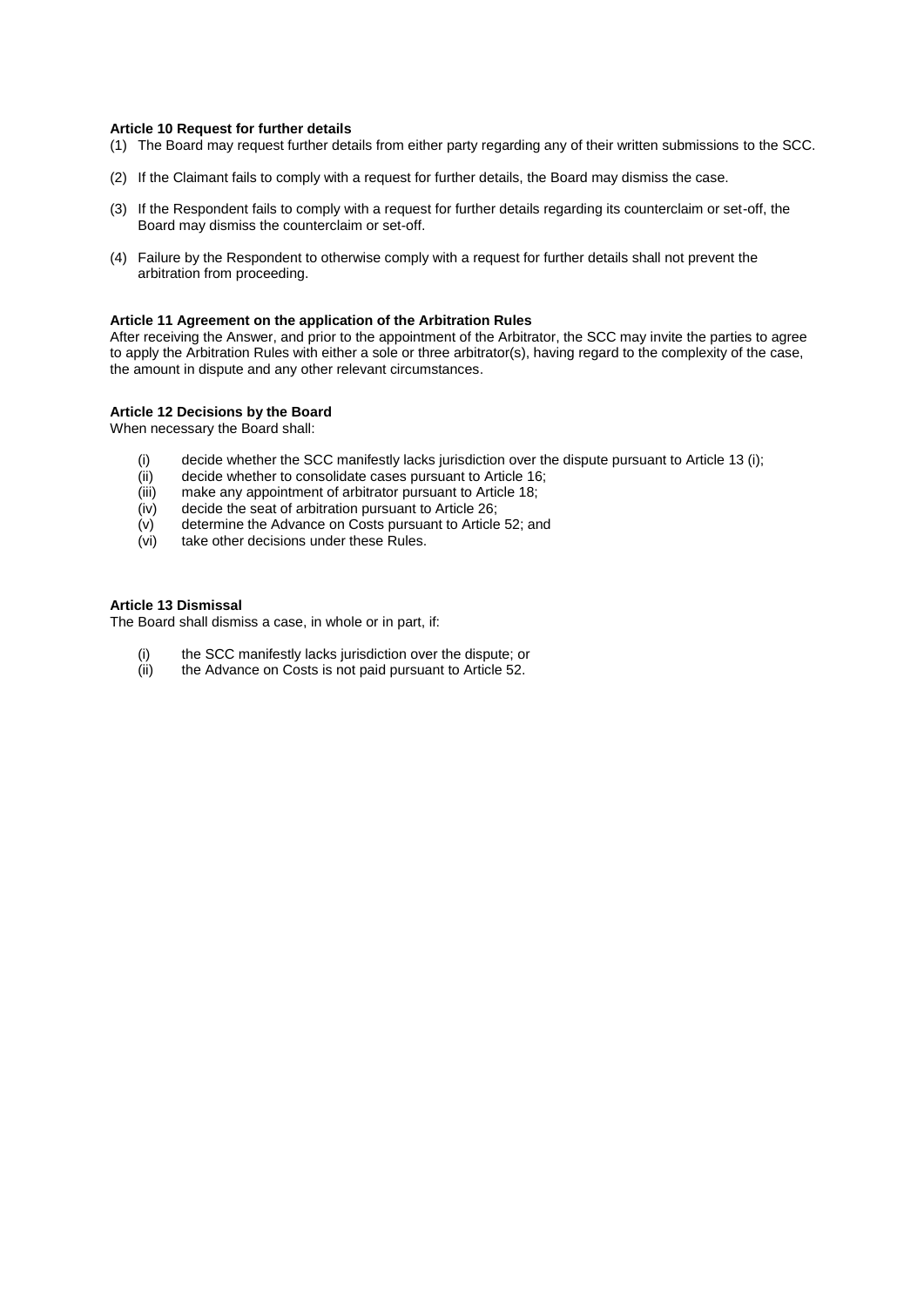#### **Article 14 Joinder of additional parties**

- (1) The Board may, at the request of a party, join one or more additional parties to an arbitration pending under these Rules, provided that the Board is preliminarily satisfied that:
	- (i) all parties, including the additional party, have agreed to arbitrate their disputes under these Rules; and
	- (ii) where claims are made under more than one arbitration agreement, that the requirements of Article 15 (2) are met.
- (2) Unless the Board decides otherwise, a request for joinder made by either party after the submission of the Answer shall not be considered.
- (3) Where the Board decides to grant the request for joinder, it may release the Arbitrator already appointed, if any, and make an appointment in accordance with Article 18 (2)-(4), unless all parties, including the additional party, agree otherwise.

# **Article 15 Multiple contracts in a single arbitration**

- (1) Parties may make claims arising out of or in connection with more than one contract in a single arbitration.
- (2) If any party objects as to whether all of the claims made against it may be determined in a single arbitration, the claims shall proceed in a single arbitration, provided that the Board is preliminarily satisfied that:
	- (i) the arbitration agreements are compatible; and
	- (ii) it may be inferred, having regard to all relevant circumstances, that there is an agreement between all parties to the arbitration that the claims may be determined in a single arbitration.

#### **Article 16 Consolidation of arbitrations**

- (1) At the request of a party made in the Request for Arbitration or the Answer, the Board may decide to consolidate a newly commenced arbitration with a pending arbitration, if:
	- (i) the parties agree to consolidate;
	- (ii) all the claims are made under the same arbitration agreement; or
	- (iii) where the claims are made under more than one arbitration agreement, [the parties are the same], the Board considers the arbitration agreements to be compatible, and it may be inferred, having regard to all relevant circumstances, that there is an agreement that the claims may be determined in a single arbitration.
- (2) In deciding whether to consolidate, the Board shall consult with the parties and the Arbitrator and may have regard to:
	- (i) the stage of the pending arbitration;
	- (ii) whether the arbitrations raise common issues of law or fact;
	- (iii) the efficiency and expeditiousness of the proceedings; and
	- (iv) any other relevant circumstances.
- (3) Where the Board decides to consolidate, the Board may release an Arbitrator already appointed in the newly commenced arbitration.
- (4) Where the Board decides not to consolidate, the Arbitrator in the newly commenced arbitration shall be appointed in accordance with Article 18.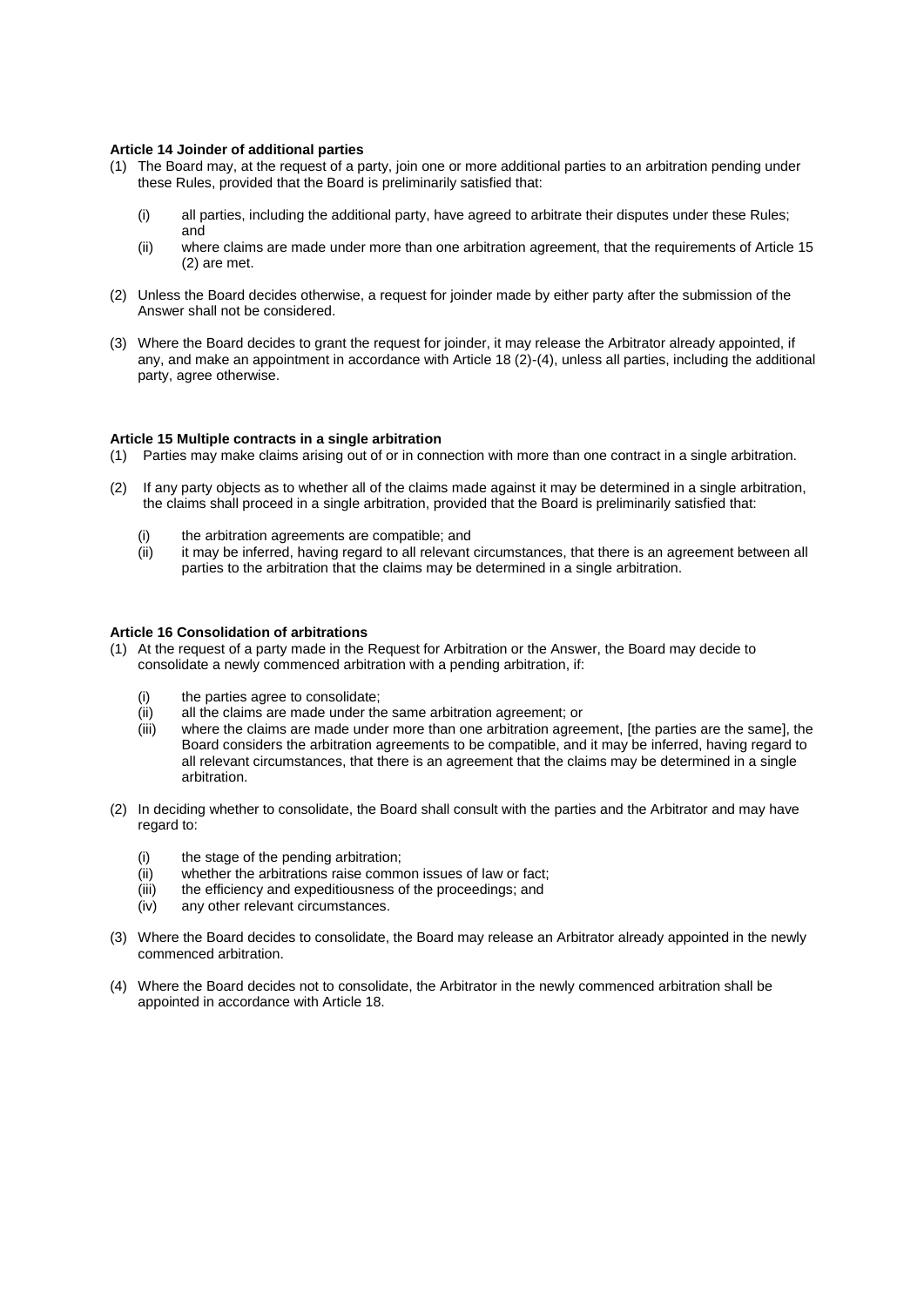### **Article 17 Number of Arbitrators**

The arbitration shall be decided by a sole Arbitrator.

## **Article 18 Appointment of Arbitrator**

- (1) The parties may agree on a procedure for appointment of the Arbitrator.
- (2) Where the parties have not agreed on a procedure, or if the Arbitrator has not been appointed within the time period agreed by the parties or, where the parties have not agreed on a time period, within the time period set by the Board, the appointment shall be made pursuant to paragraphs (3)–(5).
- (3) The parties shall be given 10 days to jointly appoint the Arbitrator. If the parties fail to appoint the Arbitrator within this time, the Board shall make the appointment.
- (4) If the parties are of different nationalities, the Arbitrator shall be of a different nationality than the parties, unless the parties have agreed otherwise or the Board otherwise deems it appropriate.
- (5) When appointing the Arbitrator, the Board shall consider the nature and circumstances of the dispute, the applicable law, the seat and language of the arbitration and the nationality of the parties.

# **Article 19 Impartiality and independence**

- (1) The Arbitrator must be impartial and independent.
- (2) Before being appointed, a prospective arbitrator shall disclose any circumstances that may give rise to justifiable doubts as to the prospective arbitrator's impartiality or independence.
- (3) Once appointed, the Arbitrator shall submit to the Secretariat a signed statement of acceptance, availability, impartiality and independence disclosing any circumstances that may give rise to justifiable doubts as to the Arbitrator's impartiality or independence. The Secretariat shall send a copy of the statement of acceptance, availability, impartiality and independence to the parties.
- (4) The Arbitrator shall immediately inform the parties in writing if any circumstances that may give rise to justifiable doubts as to the Arbitrator's impartiality or independence arise during the course of the arbitration.

# **Article 20 Challenge to Arbitrator**

- (1) A party may challenge the Arbitrator if circumstances exist that give rise to justifiable doubts as to the Arbitrator's impartiality or independence or if the Arbitrator does not possess the qualifications agreed by the parties.
- (2) A party wishing to challenge the Arbitrator shall submit a written statement to the Secretariat stating the reasons for the challenge, within 15 days from the date the circumstances giving rise to the challenge became known to the party. Failure to challenge the Arbitrator within the stipulated time constitutes a waiver of the party's right to make the challenge.
- (3) The Secretariat shall notify the parties and the Arbitrator of the challenge and give them an opportunity to submit comments.
- (4) If the other party agrees to the challenge, the Arbitrator shall resign. In all other cases, the Board shall take the final decision.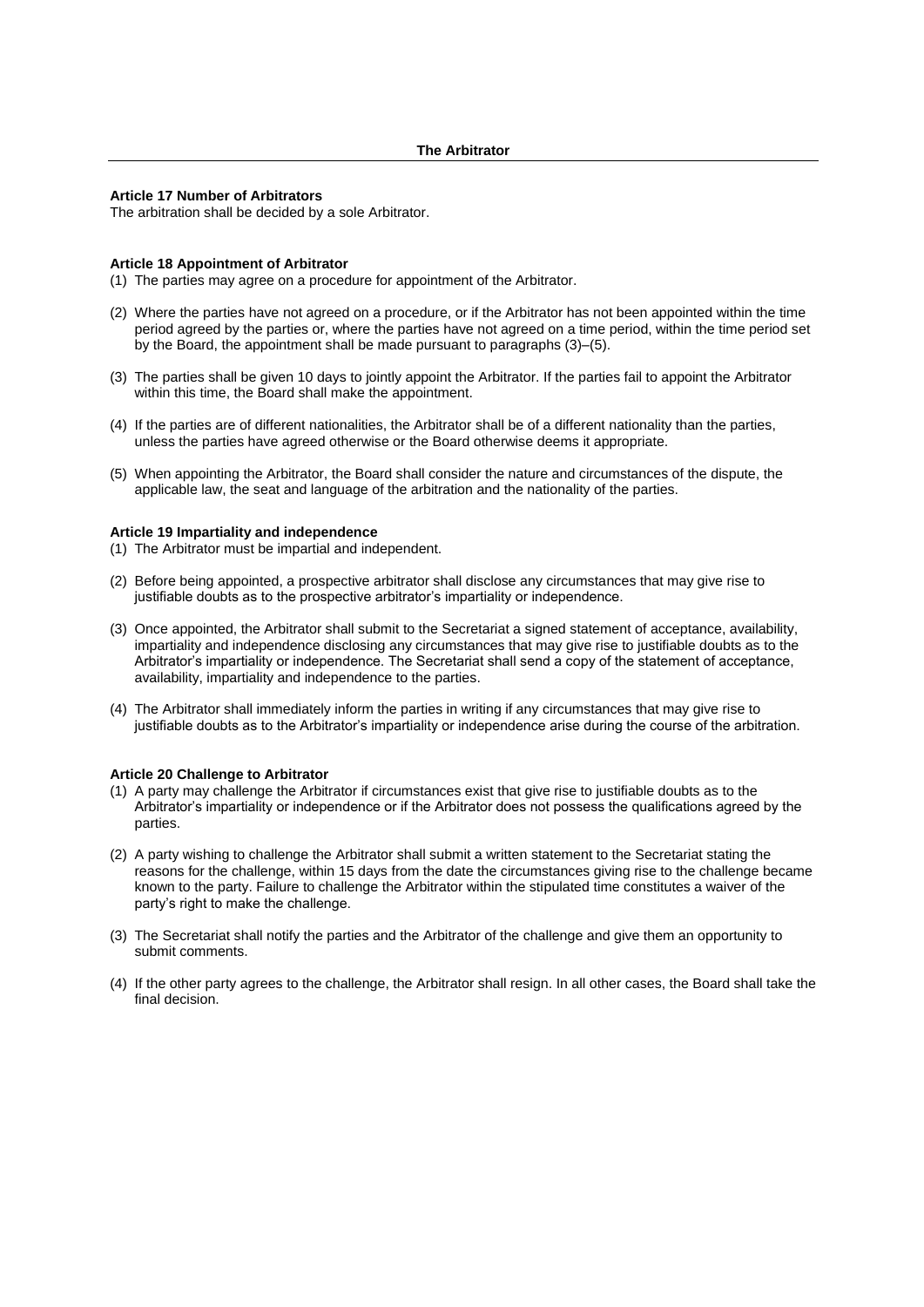# **Article 21 Release from appointment**

- (1) The Board shall release the Arbitrator from appointment where:
	- (i) the Board accepts the resignation of the Arbitrator;<br>(ii) a challenge to the Arbitrator under Article 20 is sust
	- $\overline{v}$  (ii) a challenge to the Arbitrator under Article 20 is sustained; or (iii) the Arbitrator is otherwise unable or fails to perform the Arbit
	- the Arbitrator is otherwise unable or fails to perform the Arbitrator's functions.
- (2) Before the Board releases an arbitrator, the Secretariat may give the parties and the Arbitrator an opportunity to submit comments.

# **Article 22 Replacement of Arbitrator**

- (1) The Board shall appoint a new Arbitrator where the Arbitrator has been released from appointment pursuant to Article 21, or where the Arbitrator has died.
- (2) Where the Arbitrator has been replaced, the new Arbitrator shall decide whether and to what extent the proceedings are to be repeated.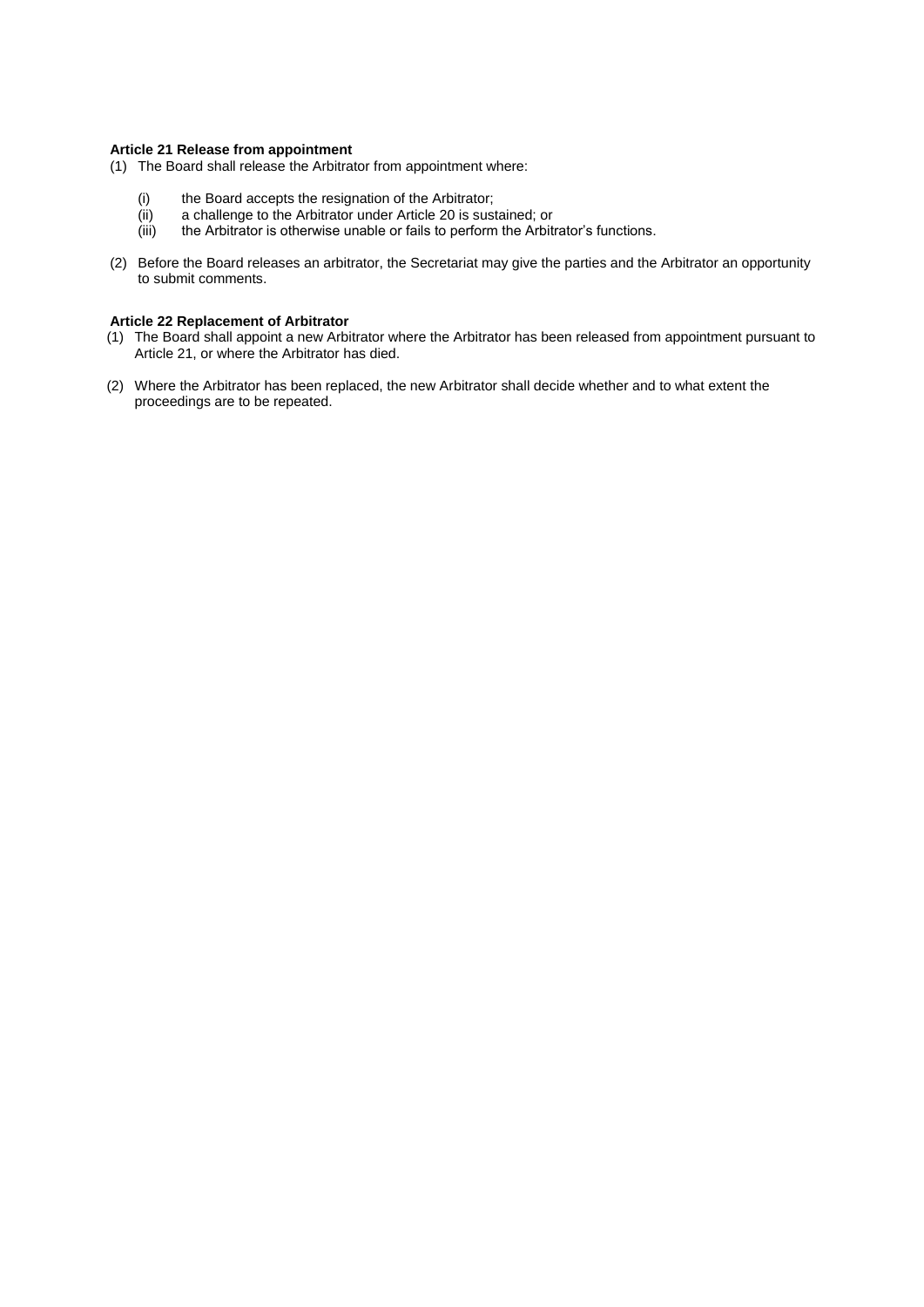#### **Article 23 Referral to the Arbitrator**

When the Arbitrator has been appointed and the Advance on Costs has been paid, the Secretariat shall refer the case to the Arbitrator.

#### **Article 24 Conduct of the arbitration**

- (1) Subject to these Rules and any agreement between the parties, the Arbitrator may conduct the arbitration in such manner as the Arbitrator considers appropriate.
- (2) In all cases, the Arbitrator shall conduct the arbitration in an impartial, efficient and expeditious manner, giving each party an equal and reasonable opportunity to present its case, considering at all times the expedited nature of the proceedings.

#### **Article 25 Administrative secretary of the Arbitrator**

- (1) The Arbitrator may submit to the SCC a proposal for the appointment of an administrative secretary at any time during the arbitration. The appointment is subject to the approval of the parties.
- (2) The administrative secretary must be impartial and independent. The Arbitrator shall ensure that the administrative secretary remains impartial and independent at all stages of the arbitration.
- (3) Before being appointed, the proposed administrative secretary shall submit to the SCC a signed statement of availability, impartiality and independence disclosing any circumstances that may give rise to justifiable doubts as to the proposed administrative secretary's impartiality or independence.
- (4) A party may request the removal of the administrative secretary based on the procedure set out in Article 20, which shall apply *mutatis mutandis* to a challenge of an administrative secretary. If the Board removes an administrative secretary, the Arbitrator may propose the appointment of another administrative secretary in accordance with this Article.
- (5) Any fee payable to the administrative secretary shall be paid from the fees of the Arbitrator.

#### **Article 26 Seat of arbitration**

- (1) Unless agreed upon by the parties, the Board shall decide the seat of arbitration.
- (2) The Arbitrator may, after consulting the parties, conduct hearings at any place the Arbitrator considers appropriate. The arbitration shall be deemed to have taken place at the seat regardless of any hearing or meeting held elsewhere.
- (3) The award shall be deemed to have been made at the seat of arbitration.

#### **Article 27 Language**

- (1) Unless agreed upon by the parties, the Arbitrator shall determine the language(s) of the arbitration. In so determining, the Arbitrator shall have due regard to all relevant circumstances and shall give the parties an opportunity to submit comments.
- (2) The Arbitrator may request that any documents submitted in languages other than those of the arbitration be accompanied by a translation into the language(s) of the arbitration.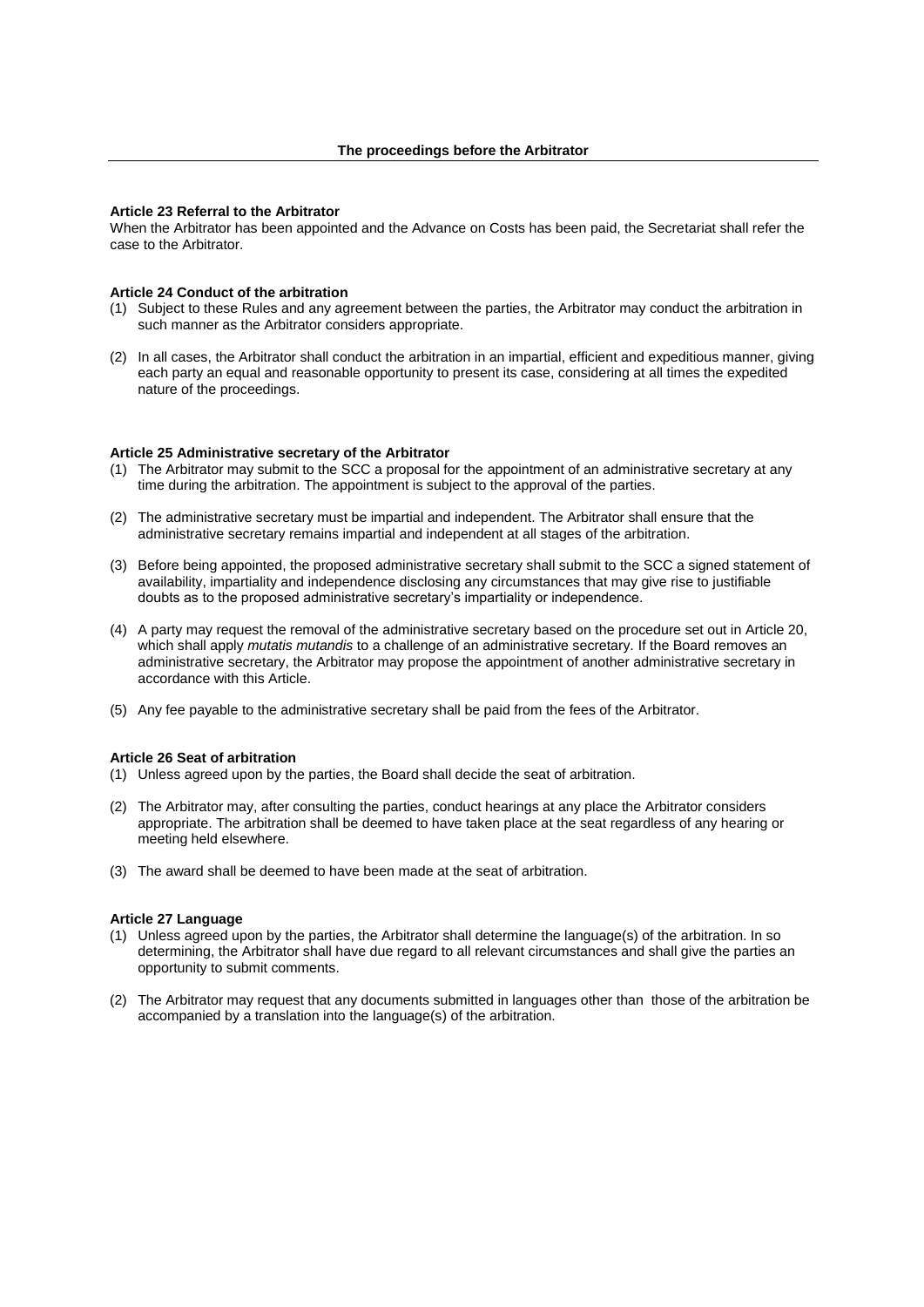# **Article 28 Applicable law**

- (1) The Arbitrator shall decide the merits of the dispute on the basis of the law(s) or rules of law agreed upon by the parties. In the absence of such agreement, the Arbitrator shall apply the law or rules of law that the Arbitrator considers most appropriate.
- (2) Any designation by the parties of the law of a given state shall be deemed to refer to the substantive law of that state, not to its conflict of laws rules.
- (3) The Arbitrator shall decide the dispute *ex aequo et bono* or as *amiable compositeur* only if the parties have expressly authorised the Arbitrator to do so.

# **Article 29 Case management conference and timetable**

- (1) After the referral of the case to the Arbitrator, the Arbitrator shall promptly hold a case management conference with the parties to organise, schedule and establish procedures for the conduct of the arbitration.
- (2) The case management conference may be conducted in person or by any other means.
- (3) Having regard to the circumstances of the case, the Arbitrator and the parties shall seek to adopt procedures enhancing the efficiency and expeditiousness of the proceedings.
- (4) During or immediately following the case management conference, and no later than 7 days from the referral of the case to the Arbitrator, the Arbitrator shall seek to establish a timetable for the conduct of the arbitration, including the date for making the award. The Arbitrator shall send a copy of the timetable to the parties and to the Secretariat.
- (5) The Arbitrator may hold further case management conferences as the Arbitrator deems appropriate.

### **Article 30 Written submissions**

- (1) The parties may make one supplementary written submission in addition to the Request for Arbitration and the Answer. In circumstances that the Arbitrator considers to be compelling, the Arbitrator may allow the parties to make further written submissions.
- (2) Written submissions shall be brief and the time limits for submission may not exceed 15 working days, subject to any other time limit that the Arbitrator, for compelling reasons, may determine.
- (3) The Arbitrator may order a party to finally state its claims for relief and the facts and evidence relied on. At the expiration of the time for such statement, the party may not amend its claim for relief nor adduce additional facts or evidence, unless the Arbitrator, for compelling reasons, so permits.

#### **Article 31 Amendments**

At any time prior to the close of proceedings pursuant to Article 42, a party may amend or supplement its claim, counterclaim, defence or set-off provided its case, as amended or supplemented, is still comprised by the arbitration agreement, unless the Arbitrator considers it inappropriate to allow such amendment or supplement having regard to the delay in making it, the prejudice to the other party or any other relevant circumstances.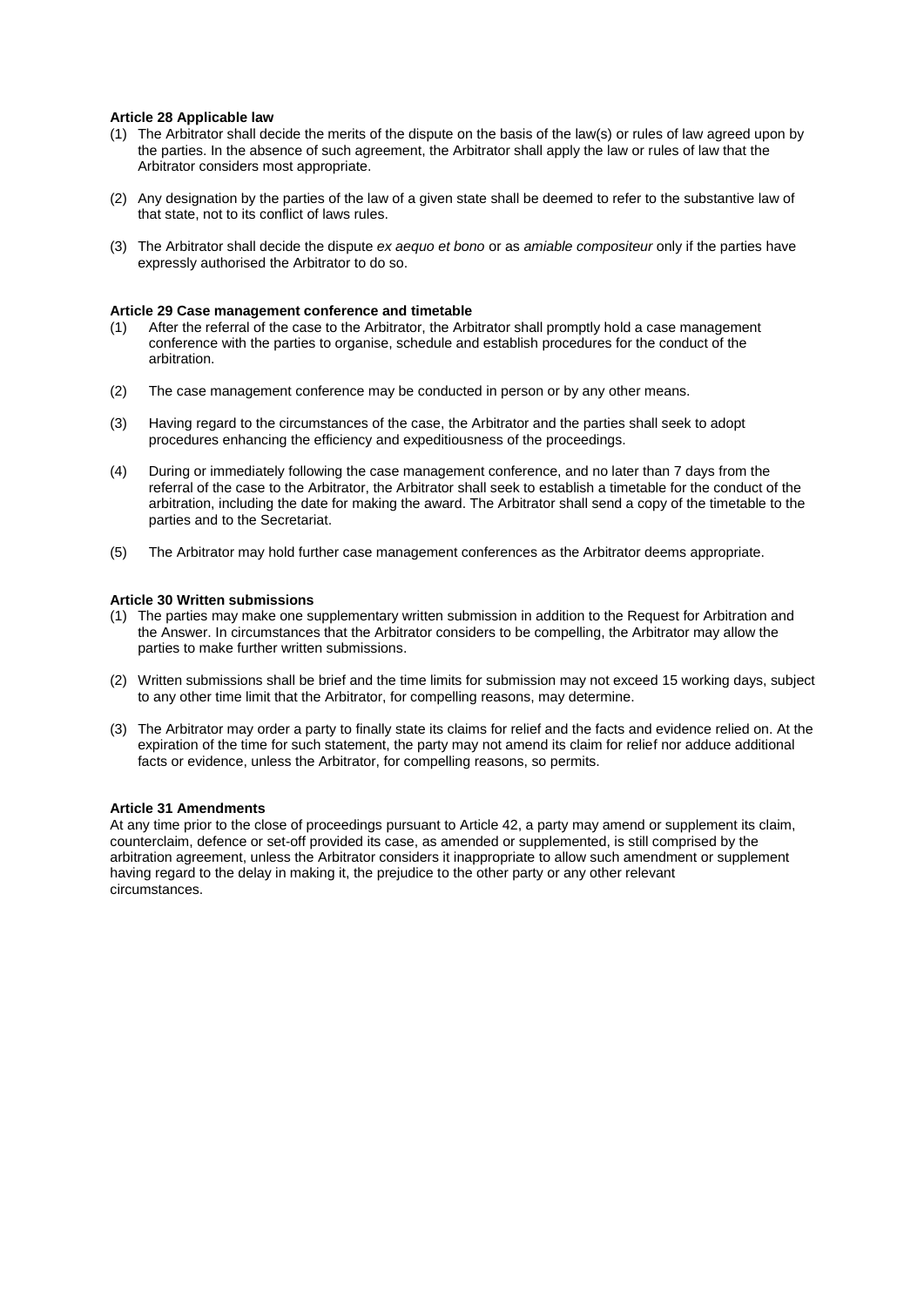### **Article 32 Evidence**

- (1) The admissibility, relevance, materiality and weight of evidence shall be for the Arbitrator to determine.
- (2) The Arbitrator may order a party to identify the documentary evidence it intends to rely on and specify the circumstances intended to be proved by such evidence.
- (3) At the request of a party, or exceptionally on its own motion, the Arbitrator may order a party to produce any documents or other evidence that may be relevant to the case and material to its outcome.

### **Article 33 Hearings**

- (1) A hearing shall be held only at the request of a party and if the Arbitrator considers the reasons for the request to be compelling.
- (2) The Arbitrator shall, in consultation with the parties, determine the date, time and location of any hearing and shall provide the parties with reasonable notice thereof.
- (3) Unless otherwise agreed by the parties, hearings will be held in private.

### **Article 34 Witnesses**

- (1) In advance of any hearing, the Arbitrator may order the parties to identify each witness or expert they intend to call and specify the circumstances intended to be proved by each testimony.
- (2) The testimony of witnesses or party-appointed experts may be submitted in the form of signed statements.
- (3) Any witness or expert, on whose testimony a party seeks to rely, shall attend a hearing for examination, unless otherwise agreed by the parties.

# **Article 35 Experts appointed by the Arbitrator**

- (1) After consulting the parties, the Arbitrator may appoint one or more experts to report to the Arbitrator on specific issues set out by the Arbitrator in writing.
- (2) Upon receipt of a report from an expert the Arbitrator has appointed, the Arbitrator shall send a copy of the report to the parties and shall give the parties an opportunity to submit written comments on the report.
- (3) Upon the request of a party, the parties shall be given an opportunity to examine any expert appointed by the Arbitrator at a hearing.

# **Article 36 Default**

- (1) If a party, without good cause, fails to make a written submission in accordance with Article 30, fails to appear at a hearing, or otherwise fails to avail itself of the opportunity to present its case, the Arbitrator may proceed with the arbitration and make an award.
- (2) If a party, without good cause, fails to comply with any provision of, or requirement under, these Rules or any procedural order given by the Arbitrator, the Arbitrator may draw such inferences as it considers appropriate.

# **Article 37 Waiver**

A party who, during the arbitration, fails to object without delay to any failure to comply with the arbitration agreement, these Rules or other rules applicable to the proceedings, shall be deemed to have waived the right to object to such failure.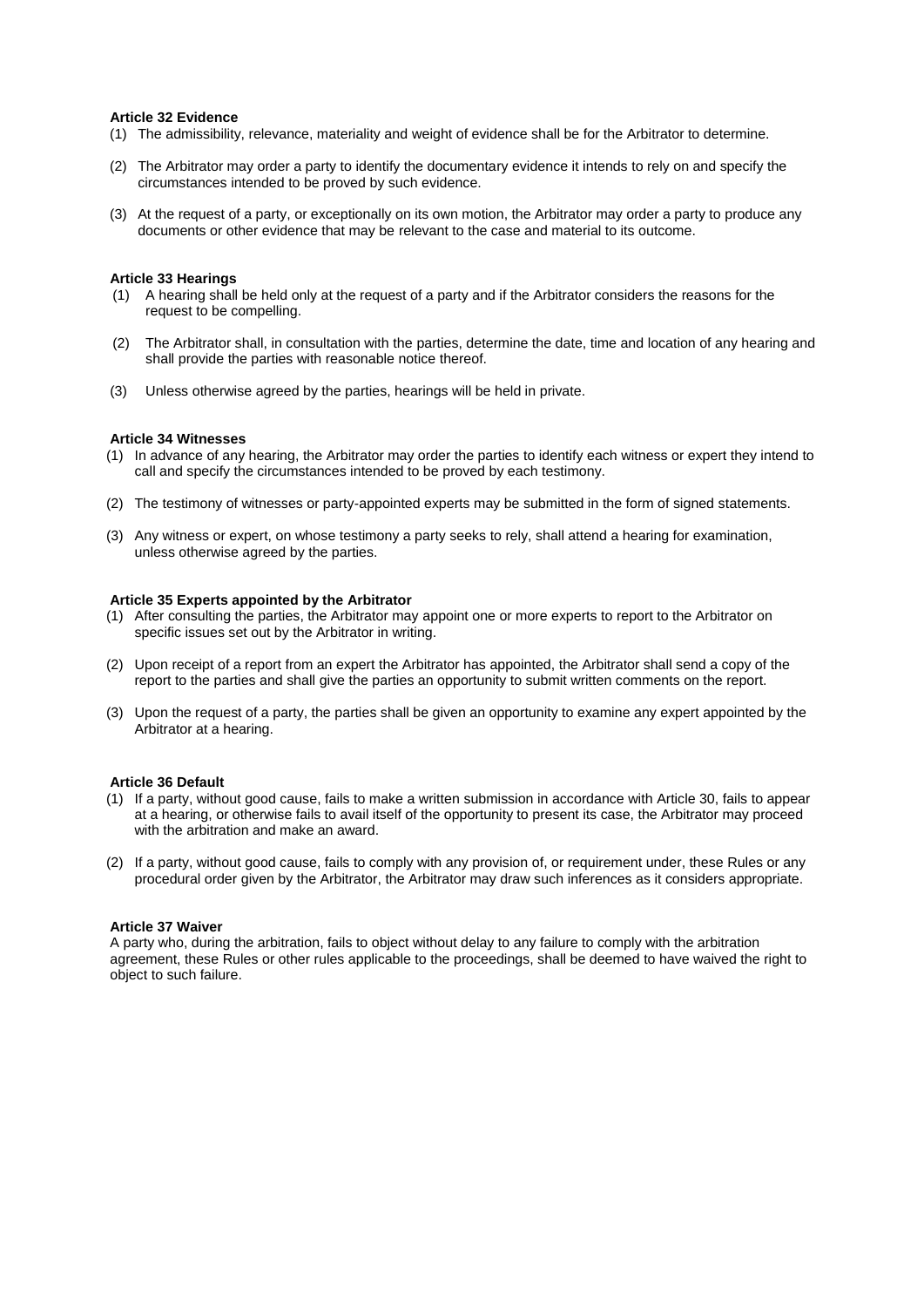#### **Article 38 Interim measures**

- (1) The Arbitrator may, at the request of a party, grant any interim measures the Arbitrator deems appropriate.
- (2) The Arbitrator may order the party requesting an interim measure to provide appropriate security in connection with the measure.
- (3) An interim measure shall take the form of an order or an award.
- (4) Provisions with respect to interim measures requested before arbitration has commenced, or before a case has been referred to an Arbitrator, are set out in Appendix II.
- (5) A request for interim measures made by a party to a judicial authority is not incompatible with the arbitration agreement or with these Rules.

### **Article 39 Security for costs**

- (1) The Arbitrator may, at the request of a party, order any claimant or counterclaimant to provide security for costs in any manner the Arbitrator deems appropriate.
- (2) If a party fails to comply with an order to provide security, the Arbitrator may stay or dismiss the party's claims in whole or in part.
- (3) Any decision to stay or to dismiss the party's claims shall take the form of an order or an award.

### **Article 40 Summary procedure**

- (1) A party may request that the Arbitrator decide one or more issues of fact or law by way of summary procedure, without undertaking every procedural step that might otherwise be adopted for the arbitration.
- (2) A request for summary procedure may concern issues of jurisdiction, admissibility or the merits. It may include, for example, an assertion that:
	- an allegation of fact or law material to the outcome of the case is, on its face, unsustainable;
	- (ii) even if the facts alleged by the other party are assumed to be true, no award could be rendered in favour of that party under the applicable law; or
	- (iii) any issue of fact or law material to the outcome of the case is, for any other reason, suitable to determination by way of summary procedure.
- (3) The request shall specify the grounds relied on and the form of summary procedure proposed, and demonstrate that such procedure is efficient and appropriate in all the circumstances of the case.
- (4) After providing the other party an opportunity to submit comments, the Arbitrator shall issue an order either dismissing the request or fixing the summary procedure in the form the Arbitrator deems appropriate.
- (5) If the request for summary procedure is granted, the Arbitrator shall seek to make an order or award on the issues under summary consideration within 30 days of the order fixing the summary procedure.

#### **Article 41 Communications from the Arbitrator**

Article 5 shall apply to communications from the Arbitrator.

#### **Article 42 Close of proceedings**

The Arbitrator shall declare the proceedings closed when the Arbitrator is satisfied that the parties have had a reasonable opportunity to present their cases. In exceptional circumstances, prior to the making of the final award, the Arbitrator may reopen the proceedings on the Arbitrator's own motion, or on the application of a party.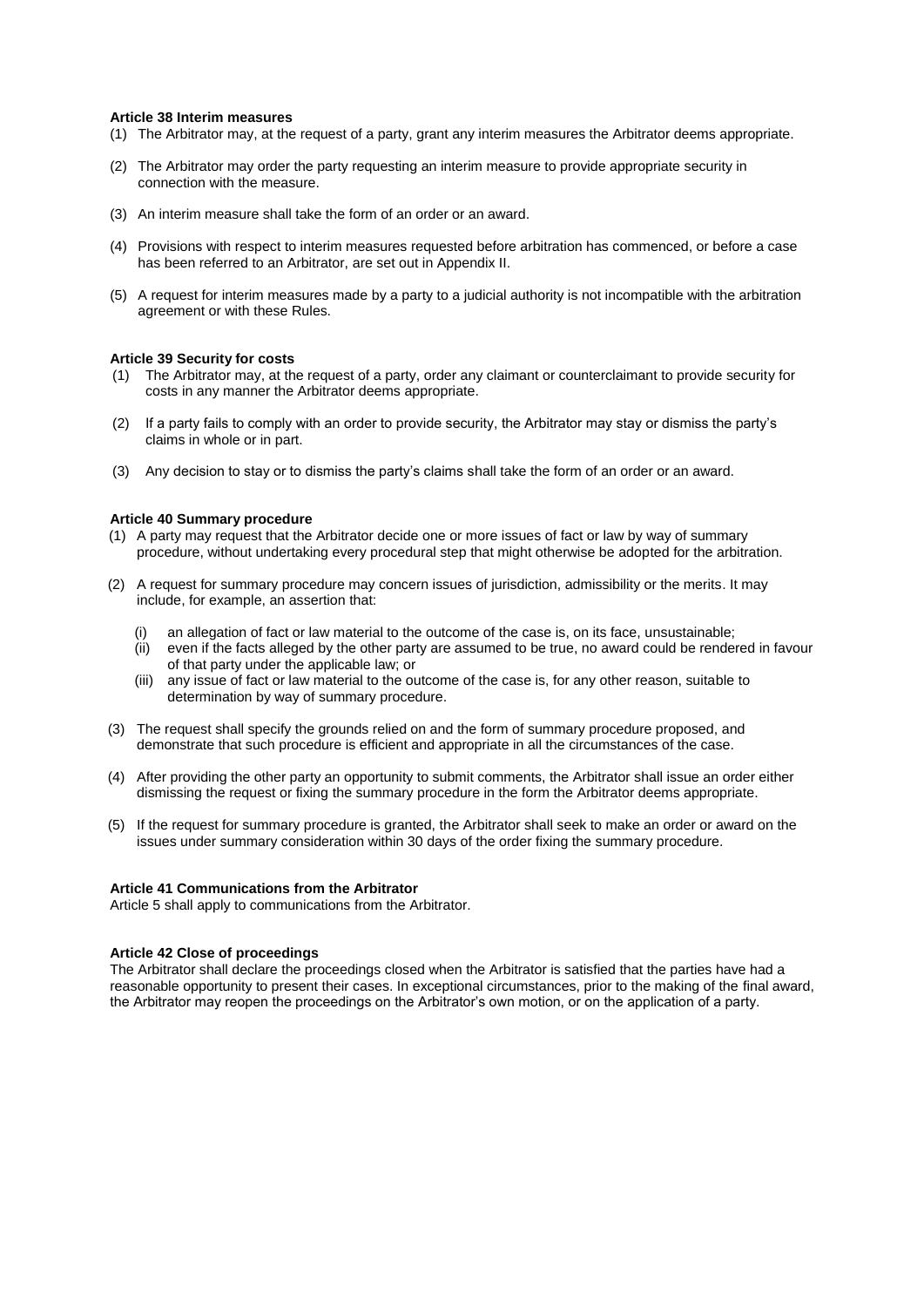# **Article 43 Making of awards**

- (1) The Arbitrator shall make the award in writing and sign the award. A party may request a reasoned award no later than at the closing statement.
- (2) An award shall include the date of the award and the seat of arbitration in accordance with Article 26.
- (3) The Arbitrator shall deliver a copy of the award to each of the parties and to the SCC without delay.

#### **Article 44 Time limit for final award**

The final award shall be made no later than three months from the date the arbitration was referred to the Arbitrator pursuant to Article 23. The Board may extend this time limit upon a reasoned request from the Arbitrator, or if otherwise deemed necessary, having due regard to the expedited nature of the proceedings.

### **Article 45 Separate award**

The Arbitrator may decide a separate issue or part of the dispute in a separate award.

# **Article 46 Settlement or other grounds for termination of the arbitration**

- (1) If the parties reach a settlement before the final award is made, the Arbitrator may, at the request of both parties, make a consent award recording the settlement.
- (2) If the arbitration is terminated for any other reason before the final award is made, the Arbitrator shall issue an award recording the termination.

### **Article 47 Effect of an award**

An award shall be final and binding on the parties when rendered. By agreeing to arbitration under these Rules, the parties undertake to carry out any award without delay.

# **Article 48 Correction and interpretation of an award**

- (1) Within 30 days of receiving an award, a party may, upon notice to the other party, request that the Arbitrator correct any clerical, typographical or computational errors in the award, or provide an interpretation of a specific point or part of the award. If the Arbitrator considers the request justified, the Arbitrator shall make the correction or provide the interpretation within 30 days of receiving the request.
- (2) The Arbitrator may correct any error of the type referred to in paragraph (1) above on the Arbitrator's own motion within 30 days of the date of an award.
- (3) Any correction or interpretation of an award shall be in writing and shall comply with the requirements of Article 43.

# **Article 49 Additional award**

Within 30 days of receiving an award, a party may, upon notice to the other party, request that the Arbitrator make an additional award on claims presented in the arbitration but not determined in the award. If the Arbitrator considers the request justified, the Arbitrator shall make the additional award within 30 days of receipt of the request. When deemed necessary, the Board may extend this 30 day time limit.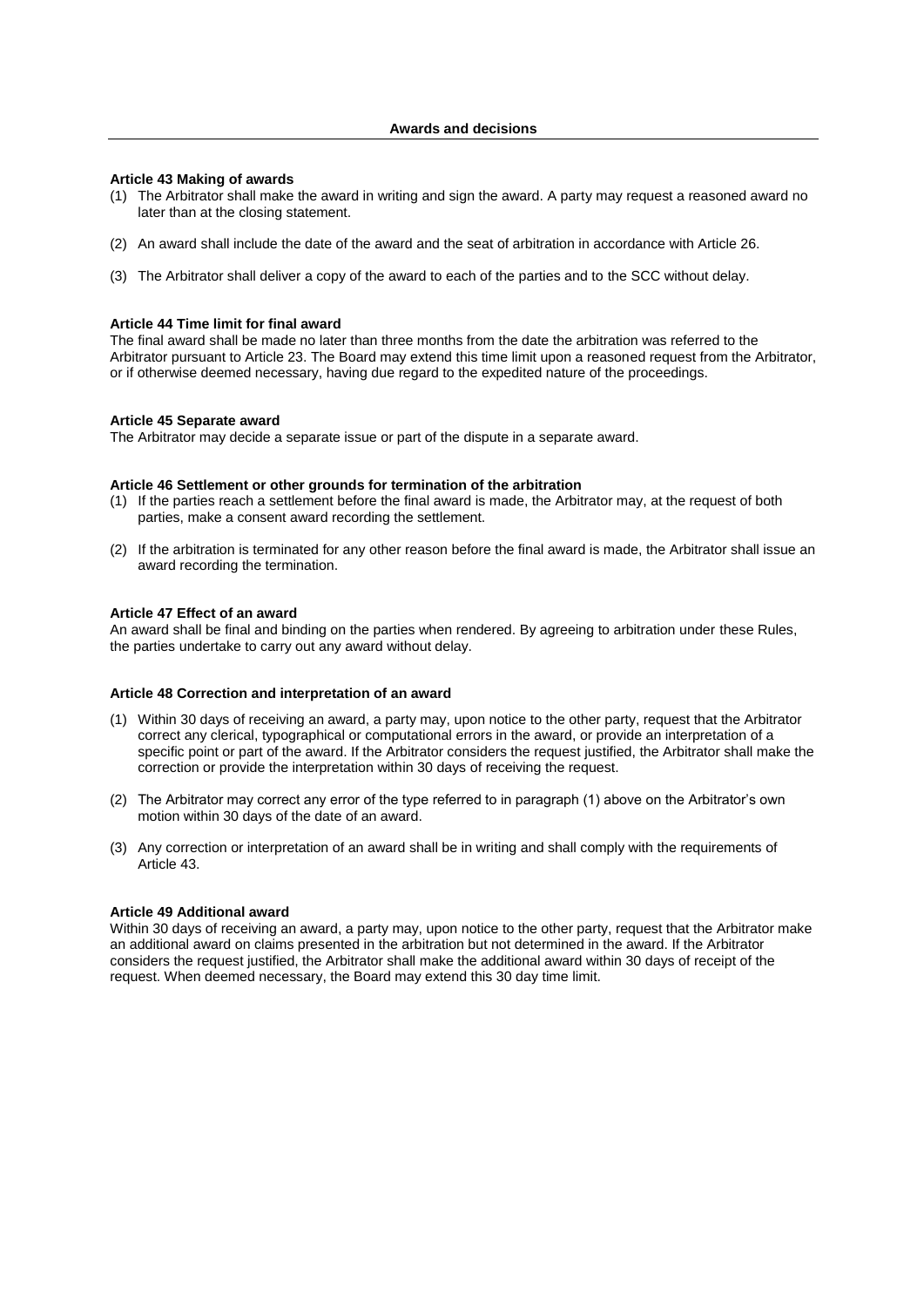# **Article 50 Costs of the Arbitration**

- (1) The Costs of the Arbitration consist of:
	- (i) the Fee of the Arbitrator;
	- (ii) the Administrative Fee; and
	- (iii) the expenses of the Arbitrator and the SCC.
- (2) Before making the final award, the Arbitrator shall request that the Board finally determine the Costs of the Arbitration. The Board shall finally determine the Costs of the Arbitration in accordance with the Schedule of Costs (Appendix III) in force on the date of commencement of the arbitration pursuant to Article 8.
- (3) In finally determining the Costs of the Arbitration, the Board shall have regard to the extent to which the Arbitrator has acted in an efficient and expeditious manner, the complexity of the dispute and any other relevant circumstances.
- (4) If the arbitration is terminated before the final award is made pursuant to Article 46, the Board shall finally determine the Costs of the Arbitration having regard to the stage of the arbitration, the work performed by the Arbitrator and any other relevant circumstances.
- (5) The Arbitrator shall include in the final award the Costs of the Arbitration as finally determined by the Board and specify the fees and expenses of the Arbitrator and the SCC.
- (6) Unless otherwise agreed by the parties, the Arbitrator shall, at the request of a party, apportion the Costs of the Arbitration between the parties, having regard to the outcome of the case, each party's contribution to the efficiency and expeditiousness of the arbitration and any other relevant circumstances.
- (7) The parties are jointly and severally liable to the Arbitrator and to the SCC for the Costs of the Arbitration.

### **Article 51 Costs incurred by a party**

Unless otherwise agreed by the parties, the Arbitrator may in the final award, at the request of a party, order one party to pay any reasonable costs incurred by another party, including costs for legal representation, having regard to the outcome of the case, each party's contribution to the efficiency and expeditiousness of the arbitration and any other relevant circumstances.

#### **Article 52 Advance on Costs**

- (1) The Board shall determine an amount to be paid by the parties as an Advance on Costs.
- (2) The Advance on costs shall correspond to the estimated amount of the Costs of Arbitration pursuant to Article 50 (1).
- (3) Each party shall pay half of the Advance on Costs, unless separate advances are determined. Where counterclaims or set-offs are submitted, the Board may decide that each party shall pay the advances on costs corresponding to its claims.
- (4) At the request of the Arbitrator, or if otherwise deemed necessary, the Board may order parties to pay additional advances during the course of the arbitration.
- (5) If a party fails to make a required payment, the Secretariat shall give the other party an opportunity to do so within a specified period of time. If the payment is not made within that time, the Board shall dismiss the case in whole or in part. If the other party makes the required payment, the Arbitrator may, at the request of that party, make a separate award for reimbursement of the payment.
- (6) At any stage during the arbitration or after the Award has been made, the Board may draw on the Advance on Costs to cover the Costs of the Arbitration.
- (7) The Board may decide that part of the Advance on Costs may be provided in the form of a bank guarantee or in other form of security.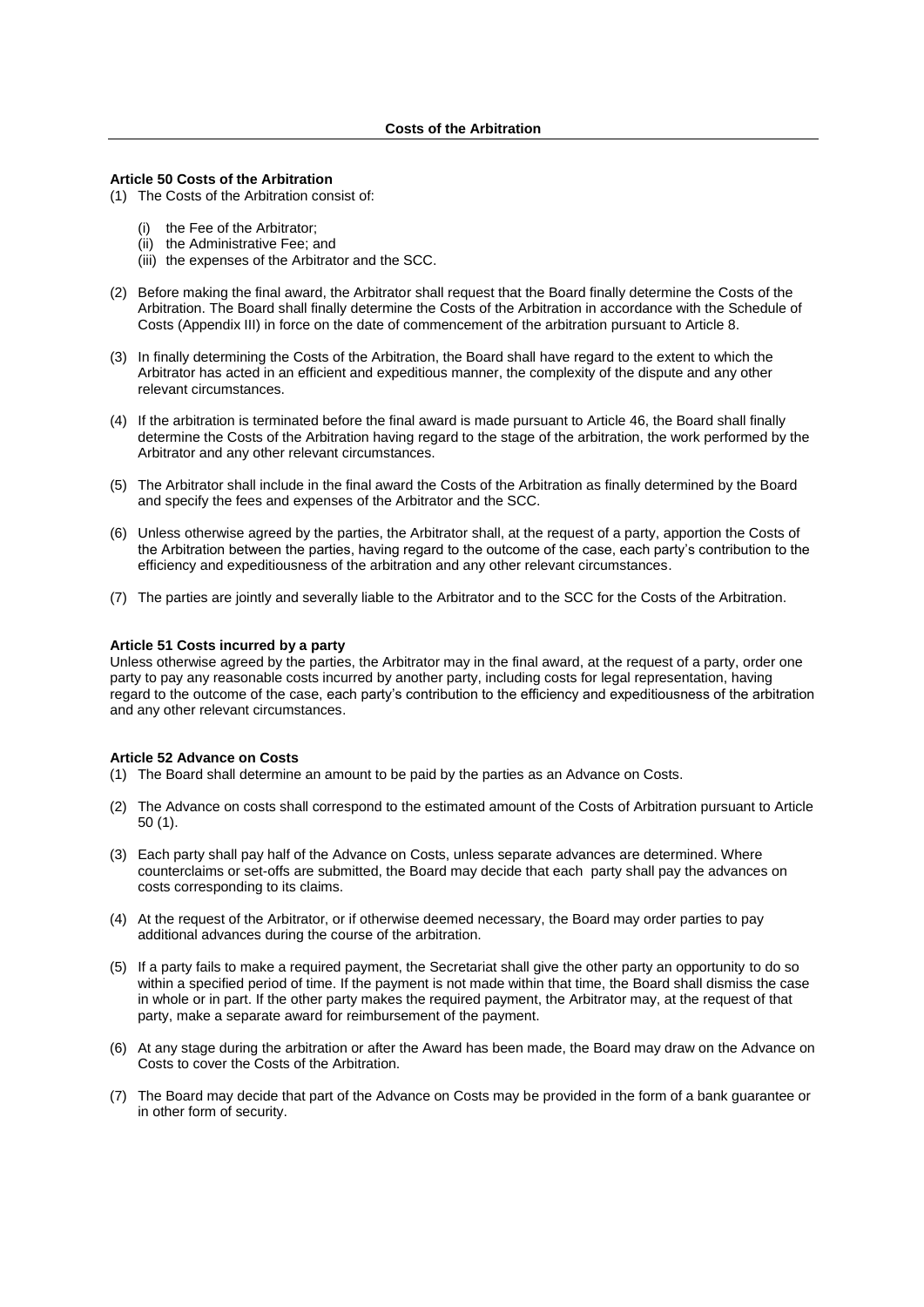#### **Article 53 Exclusion of liability**

Neither the SCC, the Arbitrator, the administrative secretary, nor any expert appointed by the Arbitrator, is liable to any party for any act or omission in connection with the arbitration unless such act or omission constitutes wilful misconduct or gross negligence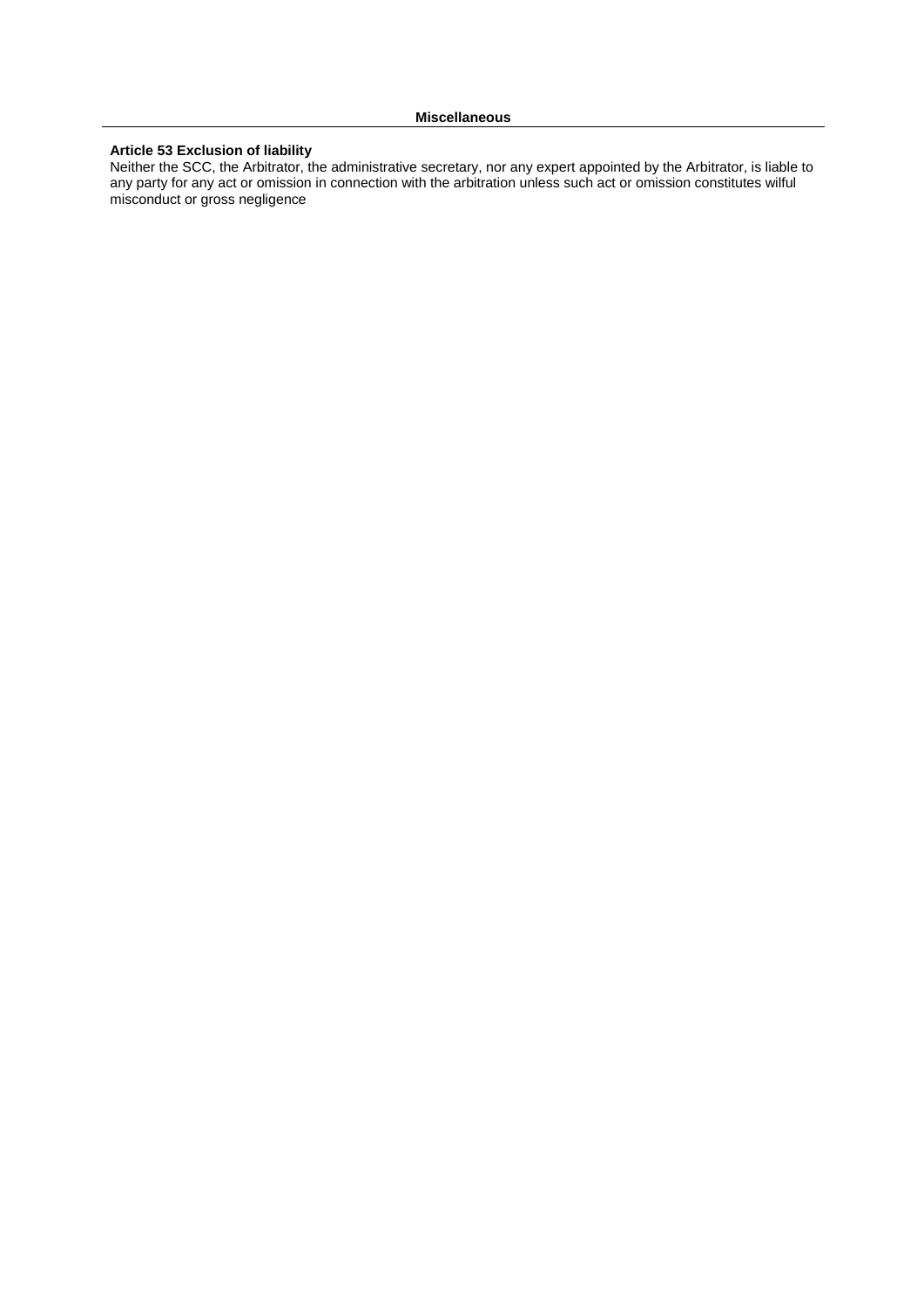# **APPENDIX I**

### **ORGANISATION**

# **Article 1 About the SCC**

The Arbitration Institute of the Stockholm Chamber of Commerce (the "SCC") is a body providing administrative services in relation to the settlement of disputes. The SCC is part of the Stockholm Chamber of Commerce, but is independent in exercising its functions in the administration of disputes. The SCC is composed of a board of directors (the "Board") and a secretariat (the "Secretariat").

# **Article 2 Function of the SCC**

The SCC does not itself decide disputes. The function of the SCC is to:

- (i) administer domestic and international disputes in accordance with the SCC Rules and other procedures or rules agreed upon by the parties; and
- (ii) provide information concerning arbitration and mediation matters.

#### **Article 3 The Board**

The Board shall be composed of one chairperson, a maximum of three vice-chairpersons and a maximum of 12 additional members. The Board includes both Swedish and non-Swedish nationals.

# **Article 4 Appointment of the Board**

The Board shall be appointed by the Board of Directors of the Stockholm Chamber of Commerce (the "Board of Directors"). The members of the Board shall be appointed for a period of three years and, unless exceptional circumstances apply, are only eligible for re-appointment in their respective capacities for one further three year period.

# **Article 5 Removal of a member of the Board**

In exceptional circumstances, the Board of Directors may remove a member of the Board. If a member resigns or is removed during a term of office, the Board of Directors shall appoint a new member for the remainder of the term.

### **Article 6 Function of the Board**

The function of the Board is to take the decisions required of the SCC in administering disputes under the SCC Rules and any other rules or procedures agreed upon by the parties. Such decisions include decisions on the jurisdiction of the SCC, determination of advances on costs, appointment of arbitrators, decisions upon challenges to arbitrators, removal of arbitrators and the fixing of arbitration costs.

# **Article 7 Decisions by the Board**

Two members of the Board form a quorum. If a majority is not attained, the Chairperson has the casting vote. The Chairperson or a Vice Chairperson may take decisions on behalf of the Board in urgent matters. A committee of the Board may be appointed to take certain decisions on behalf of the Board. The Board may delegate decisions to the Secretariat, including decisions on advances on costs, extension of time for rendering an award, dismissal for non-payment of registration fee, release of arbitrators and fixing of arbitration costs. Decisions by the Board are final.

# **Article 8 The Secretariat**

The Secretariat acts under the direction of a Secretary General. The Secretariat carries out the functions assigned to it under the SCC Rules. The Secretariat may also take decisions delegated to it by the Board.

# **Article 9 Procedures**

The SCC shall maintain the confidentiality of the arbitration and the award and shall deal with the arbitration in an impartial, efficient and expeditious manner.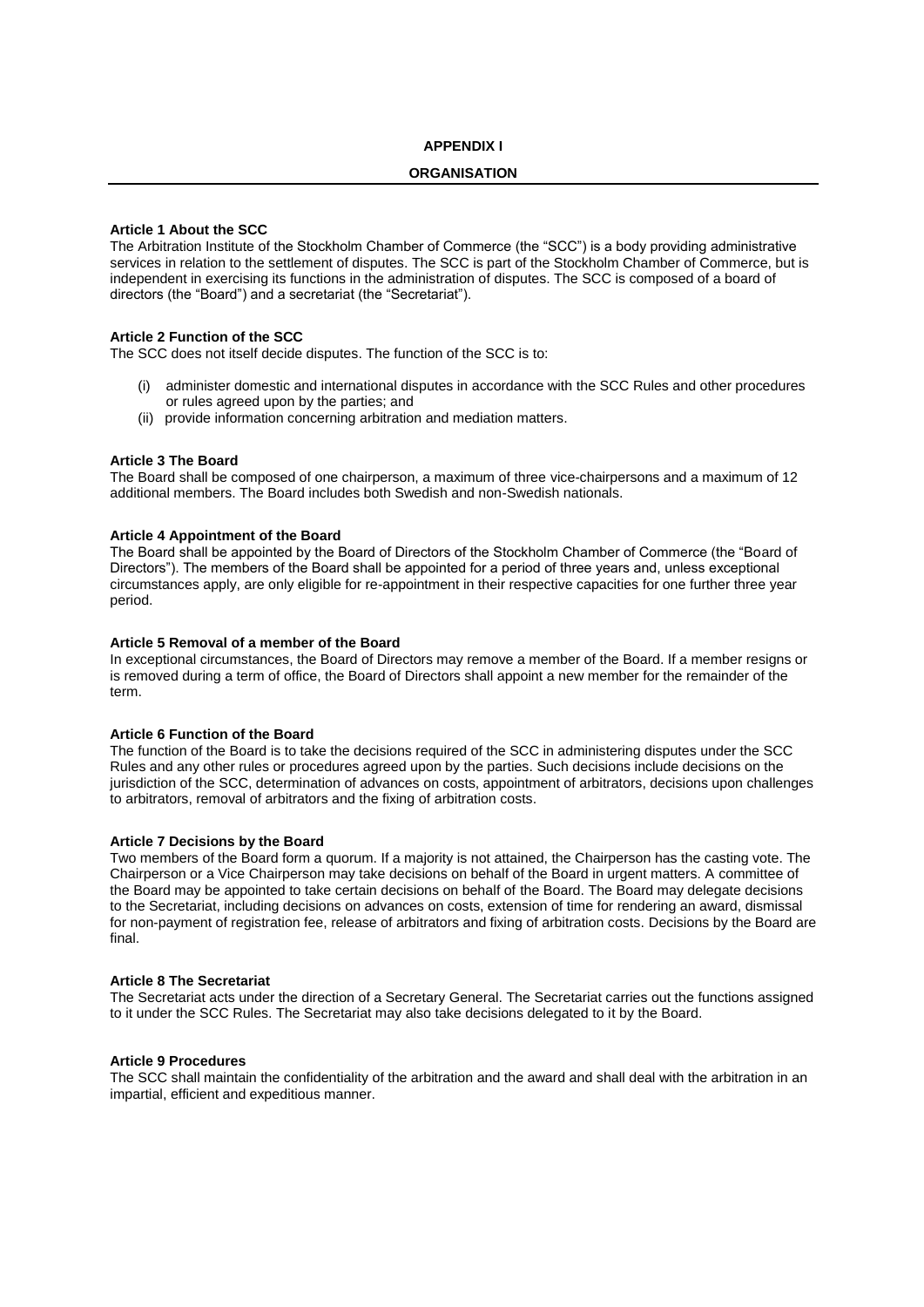# **APPENDIX II**

# **EMERGENCY ARBITRATOR**

# **Article 1 Emergency Arbitrator**

- (1) A party may apply for the appointment of an Emergency Arbitrator until the case has been referred to the Arbitrator pursuant to Article 23 of the Rules for Expedited Arbitrations.
- (2) The powers of the Emergency Arbitrator shall be those set out in Article 38 (1)-(3) of the Rules for Expedited Arbitrations. Such powers terminate on referral of the case to the Arbitrator pursuant to Article 23 of the Rules for Expedited Arbitrations, or when an emergency decision ceases to be binding according to Article 9 (4) of this Appendix.

# **Article 2 Application for the appointment of an Emergency Arbitrator**

An application for the appointment of an Emergency Arbitrator shall include:

- (i) a statement of the names, addresses, telephone and facsimile numbers and e-mail addresses of the parties and their counsel;
- (ii) a summary of the dispute;
- (iii) a statement of the interim relief sought and the reasons therefor;
- (iv) a copy or description of the arbitration agreement or clause under which the dispute is to be settled;
- (v) comments on the seat of the emergency proceedings, the applicable law(s) and the language(s) of the proceedings; and
- (vi) proof of payment of the costs for the emergency proceedings pursuant to Article 10 (1)-(2) of this Appendix.

### **Article 3 Notice**

As soon as an application for the appointment of an Emergency Arbitrator has been received, the Secretariat shall send the application to the other party.

# **Article 4 Appointment of the Emergency Arbitrator**

(1) The Board shall seek to appoint an Emergency Arbitrator within 24 hours of receipt of the application.

- (2) An Emergency Arbitrator shall not be appointed if the SCC manifestly lacks jurisdiction over the dispute.
- (3) Article 20 of the Rules for Expedited Arbitrations applies to the challenge of an Emegency Arbitrator, except that a challenge must be made within 24 hours from the time the circumstances giving rise to the challenge became known to the party.
- (4) An Emergency Arbitrator may not act as an arbitrator in any future arbitration relating to the dispute, unless otherwise agreed by the parties.

# **Article 5 Seat of the emergency proceedings**

The seat of the emergency proceedings shall be that which has been agreed upon by the parties as the seat of the arbitration. If the seat of the arbitration has not been agreed by the parties, the Board shall determine the seat of the emergency proceedings.

#### **Article 6 Referral to the Emergency Arbitrator**

Once an Emergency Arbitrator has been appointed, the Secretariat shall promptly refer the application to the Emergency Arbitrator.

# **Article 7 Conduct of the emergency proceedings**

Article 24 of the Rules for Expedited Arbitrations shall apply to the emergency proceedings, taking into account the urgency inherent in such proceedings.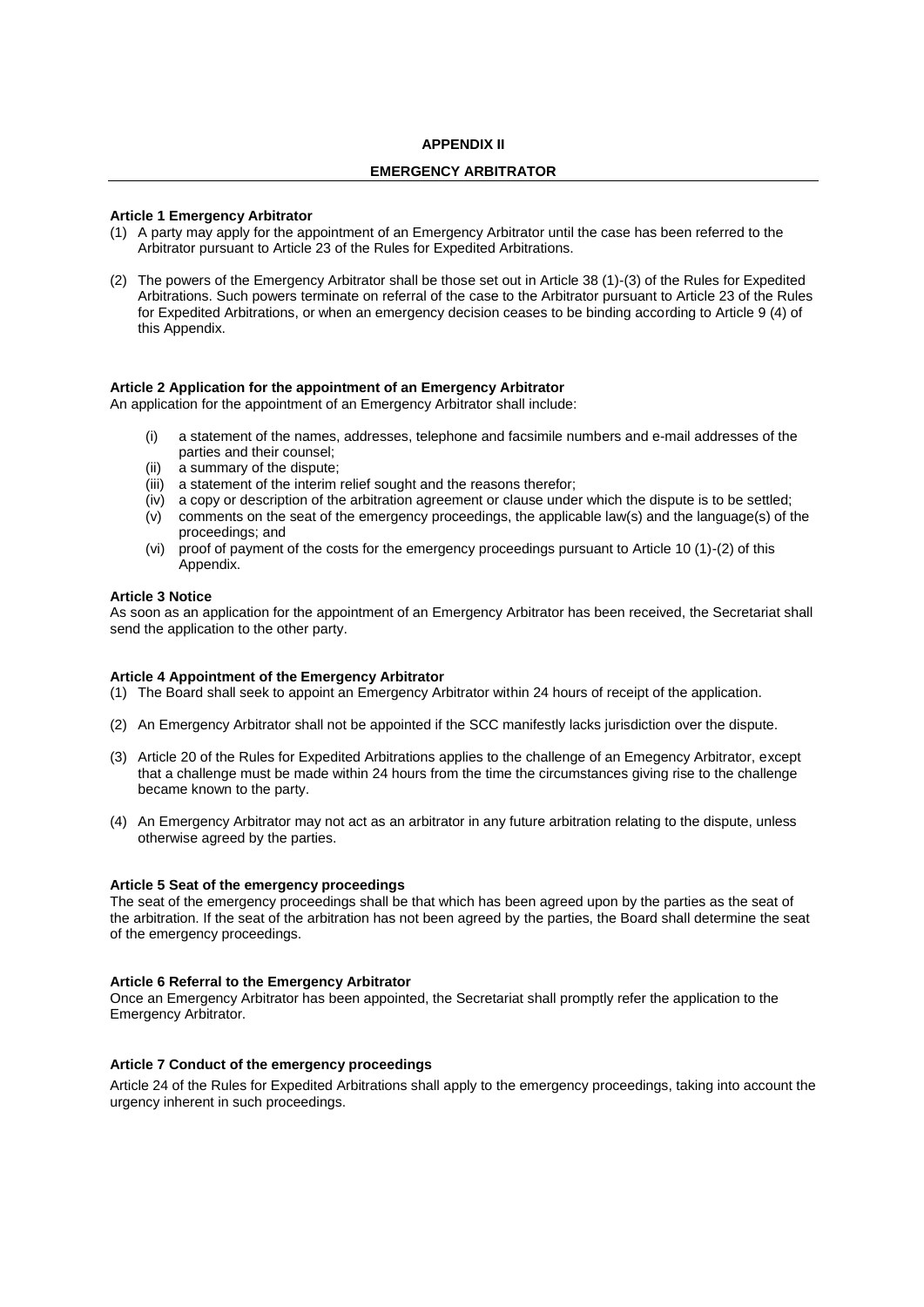# **Article 8 Emergency decisions on interim measures**

- (1) Any emergency decision on interim measures shall be made no later than 5 days from the date the application was referred to the Emergency Arbitrator pursuant to Article 6 of this Appendix. The Board may extend this time limit upon a reasoned request from the Emergency Arbitrator, or if otherwise deemed necessary.
- (2) Any emergency decision on interim measures shall:
	- (i) be made in writing;
	- (ii) state the date when it was made, the seat of the emergency proceedings and the reasons upon which the decision is based; and
	- (iii) be signed by the Emergency Arbitrator.
- (3) The Emergency Arbitrator shall promptly deliver a copy of the emergency decision to each of the parties and to the SCC.

### **Article 9 Binding effect of emergency decisions**

- (1) An emergency decision shall be binding on the parties when rendered.
- (2) At the reasoned request of a party, the Emergency Arbitrator may amend or revoke the emergency decision.
- (3) By agreeing to arbitration under the Rules for Expedited Arbitrations, the parties undertake to comply with any emergency decision without delay.
- (4) The emergency decision ceases to be binding if:
	- (i) the Emergency Arbitrator or an Arbitrator so decides;
	- (ii) an Arbitrator makes a final award;
	- (iii) arbitration is not commenced within 30 days from the date of the emergency decision; or
	- (iv) the case is not referred to an Arbitrator within 90 days from the date of the emergency decision.
- (5) An Arbitrator is not bound by the decision(s) and reasons of the Emergency Arbitrator.

# **Article 10 Costs of the emergency proceedings**

- (1) The party applying for the appointment of an Emergency Arbitrator shall pay the costs set out in subparagraphs (2) (i) and (ii) below upon filing the application.
- (2) The costs of the emergency proceedings include:
	- (i) the fee of the Emergency Arbitrator which amounts to EUR [ ];
	- (ii) the application fee of EUR  $[$ ];
	- (iii) the expenses of the Emergency Arbitrator; and
	- (iv) the reasonable costs incurred by the parties, including costs for legal representation.
- (3) At the request of the Emergency Arbitrator, or if otherwise deemed appropriate, the Board may decide to increase or reduce the costs set out in subparagraphs (2) (i) and (ii) above, having regard to the nature of the case, the work performed by the Emergency Arbitrator and the SCC and any other relevant circumstances.
- (4) If payment of the costs set out in subparagraphs (2) (i) and (ii) above is not made in due time, the Secretariat shall dismiss the application.
- (5) At the request of a party, the Emergency Arbitrator shall in the emergency decision apportion the costs of the emergency proceedings between the parties.
- (6) The Emergency Arbitrator shall apply the principles of Article 50 (6) when apportioning the costs of the emergency proceedings.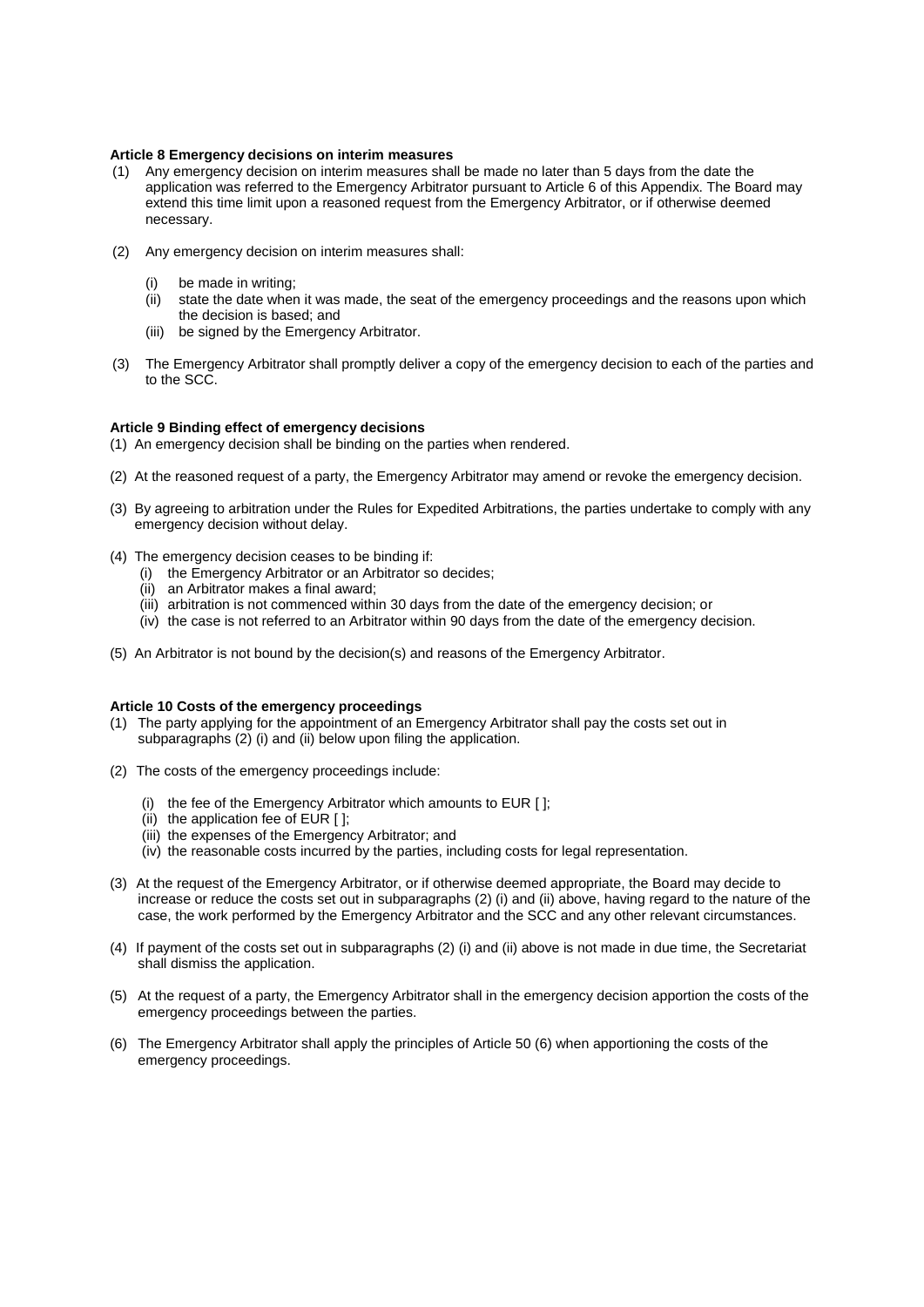# **APPENDIX III**

# **SCHEDULE OF COSTS**

# **Arbitration Costs**

### **Article 1 Registration Fee**

(1) The Registration Fee referred to in Article 7 of the the Rules for Expedited Arbitrations is EUR [ ].

(2) The Registration Fee is non-refundable and constitutes a part of the Administrative Fee in Article 3 below. The Registration Fee shall be credited to the Advance on Costs to be paid by the Claimant pursuant to Article 52 of the Rules for Expedited Arbitrations.

#### **Article 2 Fee of the Arbitrator**

- (1) The Board shall determine the Fee of the Arbitrator based on the amount in dispute in accordance with the table below.
- (2) The amount in dispute shall be the aggregate value of all claims, counterclaims and set-offs. Where the amount in dispute cannot be ascertained, the Board shall determine the Fee of the Arbitrator taking all relevant circumstances into account.
- (3) In exceptional circumstances, the Board may deviate from the amounts set out in the table.

#### **Article 3 Administrative Fee**

- (1) The Administrative Fee shall be determined in accordance with the table below.
- (2) The amount in dispute shall be the aggregate value of all claims, counterclaims and set-offs. Where the amount in dispute cannot be ascertained, the Board shall determine the Administrative Fee taking all relevant circumstances into account.
- (3) In exceptional circumstances, the Board may deviate from the amounts set out in the table.

# **Article 4 Expenses**

In addition to the Fee of the Arbitrator and the Administrative Fee, the Board shall fix an amount to cover any reasonable expenses incurred by the Arbitrator and the SCC. The expenses of the Arbitrator may include the fee and expenses of any expert appointed by the Arbitrator pursuant to Article 35 of the Rules for Expedited Arbitrations.